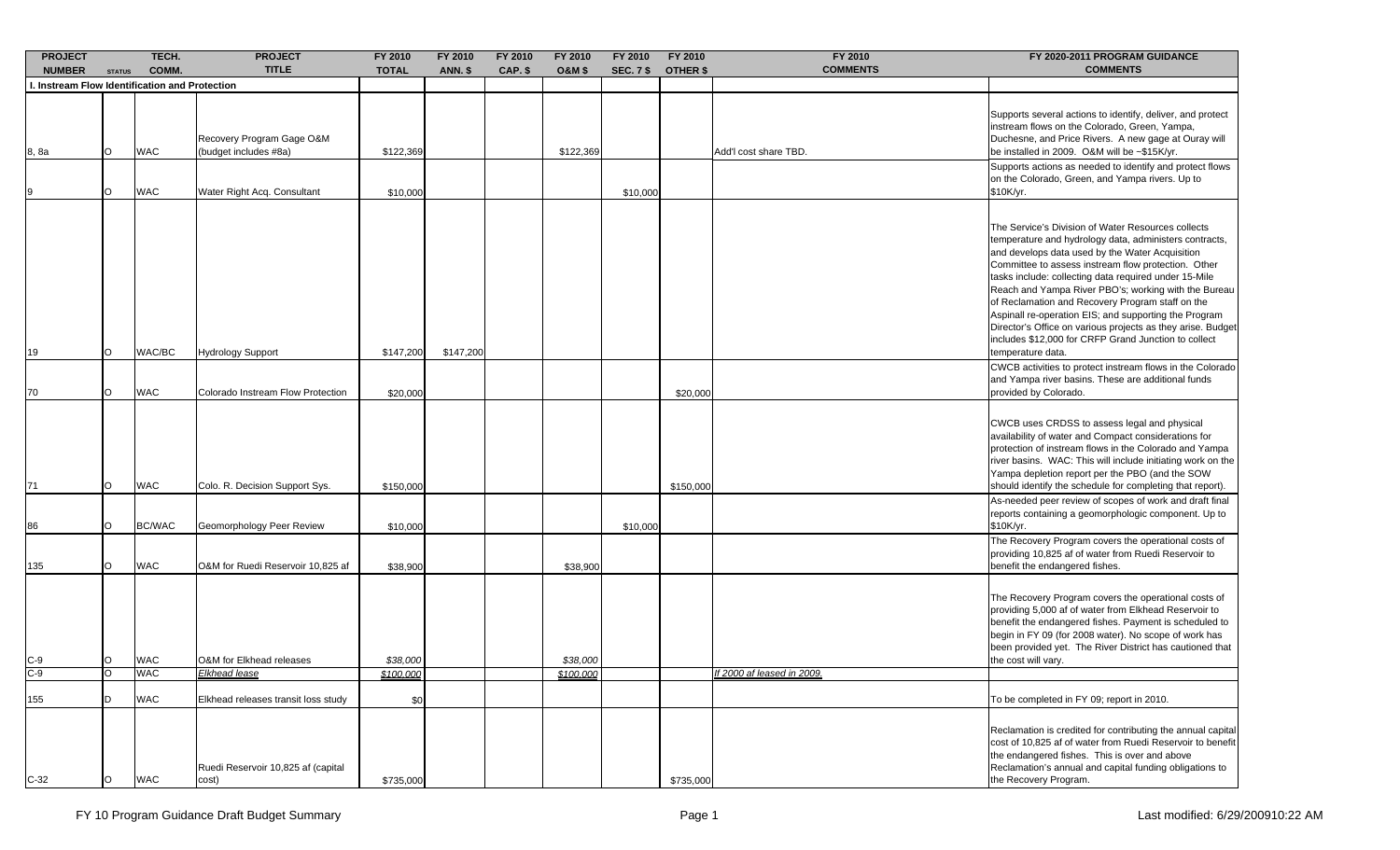| <b>PROJECT</b>                   |                | TECH.                   | <b>PROJECT</b>                                                        | FY 2010         | FY 2010        | FY 2010 | FY 2010           | FY 2010          | FY 2010         | FY 2010                 | FY 2020-2011 PROGRAM GUIDANCE                                                                                                                                                                                                                                                                                                                                                                                                                                                                                                                                                                                                                                                                                                                                                                                                                                                                                                                                                        |
|----------------------------------|----------------|-------------------------|-----------------------------------------------------------------------|-----------------|----------------|---------|-------------------|------------------|-----------------|-------------------------|--------------------------------------------------------------------------------------------------------------------------------------------------------------------------------------------------------------------------------------------------------------------------------------------------------------------------------------------------------------------------------------------------------------------------------------------------------------------------------------------------------------------------------------------------------------------------------------------------------------------------------------------------------------------------------------------------------------------------------------------------------------------------------------------------------------------------------------------------------------------------------------------------------------------------------------------------------------------------------------|
| <b>NUMBER</b>                    | <b>STATUS</b>  | COMM.                   | <b>TITLE</b>                                                          | <b>TOTAL</b>    | <b>ANN. \$</b> | CAP. \$ | <b>O&amp;M \$</b> | <b>SEC. 7 \$</b> | <b>OTHER \$</b> | <b>COMMENTS</b>         | <b>COMMENTS</b>                                                                                                                                                                                                                                                                                                                                                                                                                                                                                                                                                                                                                                                                                                                                                                                                                                                                                                                                                                      |
| FR                               |                |                         | <b>Evaluate Flow Recs.</b>                                            |                 |                |         |                   |                  |                 |                         |                                                                                                                                                                                                                                                                                                                                                                                                                                                                                                                                                                                                                                                                                                                                                                                                                                                                                                                                                                                      |
| FR-Sed Mon<br>(85f)              |                | WAC/BC                  | USGS sediment monitoring                                              | \$0             |                |         |                   |                  |                 |                         | Based on results of SIR report in summer 2009, Recovery<br>Program will discuss need for additional work in FY 2011<br>and beyond.                                                                                                                                                                                                                                                                                                                                                                                                                                                                                                                                                                                                                                                                                                                                                                                                                                                   |
| FR-Du Sed. Mon D                 |                | WAC/BC                  | JSGS sediment monitoring<br>Duchesne                                  | \$0             |                |         |                   |                  |                 |                         | To be completed in 2009.                                                                                                                                                                                                                                                                                                                                                                                                                                                                                                                                                                                                                                                                                                                                                                                                                                                                                                                                                             |
| FR-FP SYNTH                      | ID             | <b>BC</b>               | Floodplain habitat vs. flow synthesis<br>report                       | \$0             |                |         |                   |                  |                 |                         | This synthesis was funded as a single year contract to the<br>Larval Fish Lab in the latter part of FY08. The final report<br>will likely be completed in the early part of FY10. This<br>synthesis is expected to provide recommendations for<br>future research and management of floodplain habitats.<br>(This project also relates to habitat restoration.)                                                                                                                                                                                                                                                                                                                                                                                                                                                                                                                                                                                                                      |
| FR-BW SYNTH<br>(NEW PART)<br>156 |                | BC/WAC<br><b>BC/WAC</b> | GR backwater synth of bio & phys<br>data<br>Aerial photography (USBR) | \$60,898<br>\$0 | \$60,898       |         |                   |                  |                 |                         | This synthesis is scheduled to start in FY09 and continue<br>through FY10. We do not expect additional funding will<br>be needed in FY11; however the PI's may still be<br>finalizing the report.<br>To be completed in 2009.                                                                                                                                                                                                                                                                                                                                                                                                                                                                                                                                                                                                                                                                                                                                                        |
| <u>New</u>                       | $\mathsf{P}$   | <b>BC/WAC</b>           | <b>White River PBO</b>                                                | \$0             | \$0            |         |                   |                  |                 | Funding need TBD        | In FY09, the PD's office intends to coordinate with FWS-<br>Ecological Services in Colorado and Utah on a<br>programmatic Section 7 consultation for the White River<br>drainage. Initial steps will include Program approval of<br>revised flow recommendations for the White River and<br>further assessment of projected water demand for that<br>drainage. Water quality issues also need to be addressed<br>by FWS-ES (several fish kills were observed in the White<br>River in 2008 which UDWR believes may be attributable<br>to contaminants).                                                                                                                                                                                                                                                                                                                                                                                                                              |
| $FR-2$                           | $\overline{P}$ | <b>BC</b>               | Green R. floodplain investigations                                    | \$0             | \$0            |         |                   |                  |                 | <b>Funding need TBD</b> | By early FY10, the Floodplain Synthesis will have<br>progressed to the point that the Program should be able<br>to initiate the next logical areas of investigation. We<br>would rather not predict which direction that synthesis will<br>lead at this time. However from a general perspective, the<br>Program to date has focused on: a) the timing of<br>razorback spawning as determined through the collection<br>of wild produced larvae; b) mechanisms of larval<br>entrainment onto the floodplain; and c) outmigration of<br>hatchery produced juvenile razorback sucker from the<br>floodplain back to the river. Therefore, and again in a<br>general sense, researchers should be considering how to<br>better understand physical limitations of floodplain sites<br>as overwintering habitats for early life stages of razorback<br>sucker. This research need is consistent with the Green<br>River Subbasin Floodplain Management Plan (Valdez<br>and Nelson 2004). |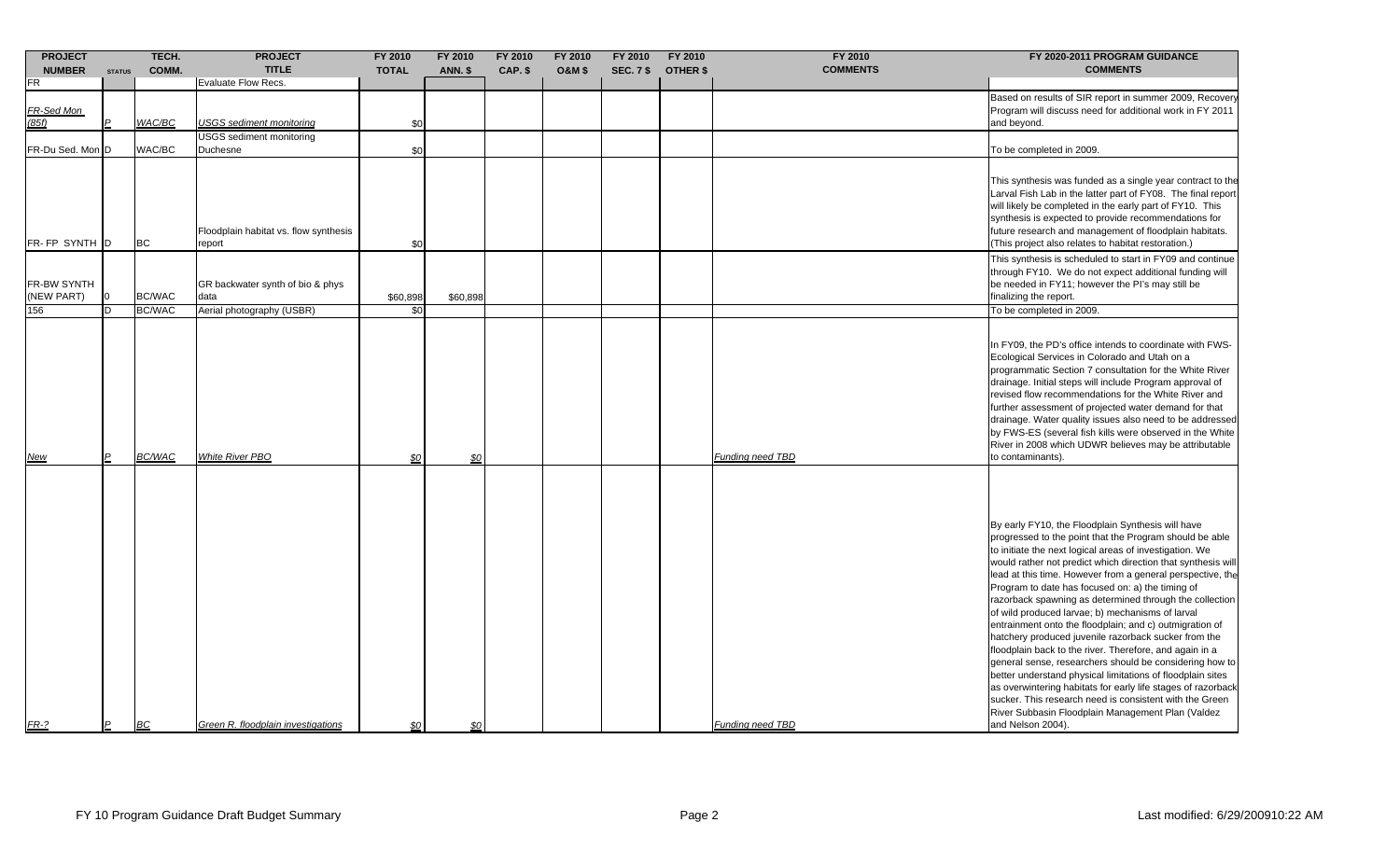| <b>PROJECT</b><br><b>NUMBER</b> |                | TECH.<br>COMM. | <b>PROJECT</b><br><b>TITLE</b>                                | <b>FY 2010</b><br><b>TOTAL</b> | FY 2010<br><b>ANN. \$</b> | <b>FY 2010</b><br>CAP. \$ | FY 2010<br><b>O&amp;M \$</b> | FY 2010<br><b>SEC. 7 \$</b> | FY 2010<br><b>OTHER \$</b> | FY 2010<br><b>COMMENTS</b>                                                                                                                                 | FY 2020-2011 PROGRAM GUIDANCE<br><b>COMMENTS</b>                                                                                                                                                                                                                                       |
|---------------------------------|----------------|----------------|---------------------------------------------------------------|--------------------------------|---------------------------|---------------------------|------------------------------|-----------------------------|----------------------------|------------------------------------------------------------------------------------------------------------------------------------------------------------|----------------------------------------------------------------------------------------------------------------------------------------------------------------------------------------------------------------------------------------------------------------------------------------|
| II. Habitat Restoration         | <b>STATUS</b>  |                |                                                               |                                |                           |                           |                              |                             |                            |                                                                                                                                                            |                                                                                                                                                                                                                                                                                        |
| C-4bRed&GVP                     | IO.            | <b>BC</b>      | Redlands & GVP Selective Fish<br>Passage Oper. (FWS)          | \$110,000                      |                           |                           | \$110,000                    |                             |                            | f passive monitoring array is installed at Price-Stubb, FWS may the trash racks, bar screens, fish trap, and fishway<br>have additional maintenance costs. | FWS monitoring of the fish trap at both the Redlands and<br>Grand Valley Project fish passage (sorting, examining<br>and enumerating all fish; cleaning trash and debris from<br>entrance).                                                                                            |
| $C-5$                           | O              | MC/BC          | Price-Stubb Fish Passage O&M                                  | \$6,000                        |                           |                           | \$6,000                      |                             |                            |                                                                                                                                                            | Construction of nonselective fish passage at the Price-<br>Stubb Diversion Dam on the Colorado River was<br>completed 4/08.                                                                                                                                                            |
| $C-5$ ANT                       | <b>N</b>       | MC/BC          | Price-Stubb PIT tag antenna                                   | \$150,000                      |                           |                           | \$150,000                    |                             |                            | Site visit/feasibility determination in FY 09. A study plan will<br>need to be added to the scope of work for FY 2010 and beyond.                          |                                                                                                                                                                                                                                                                                        |
| $C-23$                          | $\circ$        | <b>BC</b>      | Grand Valley Project fish screen &<br>passage O&M             | \$42,000                       |                           |                           | \$42,000                     |                             |                            | Low estimate: BOR to provide better number.                                                                                                                | Operation and maintenance of screen facilities at the<br>Grand Valley Project (formerly Government Highline)<br>Diversion Dam on the Colorado River.                                                                                                                                   |
| $C - 28$                        | $\overline{P}$ | MC/BC          | Tusher Wash diversion screen                                  | \$0                            |                           | \$0                       |                              |                             |                            | Construction unlikely to begin in FY 2010; TBD.                                                                                                            | Construction of fish screen at the Tusher Wash Diversion<br>Dam canal on the Green River near Green River, Utah, is<br>on hold, pending a determination of whether the dam will<br>be raised and what would be screened.                                                               |
| $C-29$                          | lO.            | MC/BC          | GVIC fish screen & passage O&M                                | \$66,000                       |                           |                           | \$66,000                     |                             |                            |                                                                                                                                                            | Operation and maintenance of passage and screen<br>facilities at the Grand Valley Irrigation Company Diversion<br>Dam on the Colorado River near Palisade, Colorado.                                                                                                                   |
| 116/C-33                        | OR.            | MC/BC          | Redlands screen, passage & gage<br>O&M                        | \$80,000                       |                           |                           | \$80,000                     |                             |                            |                                                                                                                                                            | Seasonal operation and maintenance of screen, passage,<br>and gage at the Redlands Diversion Dam on the<br>Gunnison River (by Redlands Power), Colorado. Budget<br>seems excessive; needs review.                                                                                      |
| 146                             | N              | BC             | Eval. Pikeminnow entrainment in<br>Yampa diversion structures | \$0                            |                           |                           |                              |                             |                            |                                                                                                                                                            | Assessment and evaluation of Colorado pikeminnow<br>entrainment into diversion canals adjacent to the Yampa<br>River is being reviewed in 2009. Efforts are focused only<br>on the Maybell Ditch. Maybell Ditch also may be a<br>potential location for deployment of a floating weir. |
| C-29a                           | $\Omega$       |                | Canal salvage contingency                                     |                                |                           |                           |                              |                             |                            | Chuck will prepare SOW; PD 3/2: may esp. be needed if low<br>flows reduce screen oper in '09. Cost TBD.                                                    |                                                                                                                                                                                                                                                                                        |
| $C-6$                           |                |                | Floodplain Restoration Program                                |                                |                           |                           |                              |                             |                            |                                                                                                                                                            |                                                                                                                                                                                                                                                                                        |
| <b>HYD</b>                      | $\mathsf{P}$   | BC             | Hydrology/geomorphology                                       | \$0                            |                           | \$0                       |                              |                             |                            | Cost TBD                                                                                                                                                   | Includes post-construction evaluation of nursery habitats<br>along the Green, Colorado, and Gunnison rivers (if flows<br>available). Focus may shift back toward the Green River<br>as recommendations from the Floodplain Synthesis<br>project are developed.                         |
| <b>EASEMENT</b>                 | IO.            | <b>BC</b>      | Easement & weeds mgmt.                                        | \$60,500                       |                           |                           | \$50,000                     |                             | \$10,500                   |                                                                                                                                                            | Easements acquired by the Recovery Program are<br>managed by the Ouray NWR Manager. Currently under<br>management are 17 properties (1,347.12 acres). \$50,000<br>from Recovery Program; \$10,500 from FWS-Refuges.                                                                    |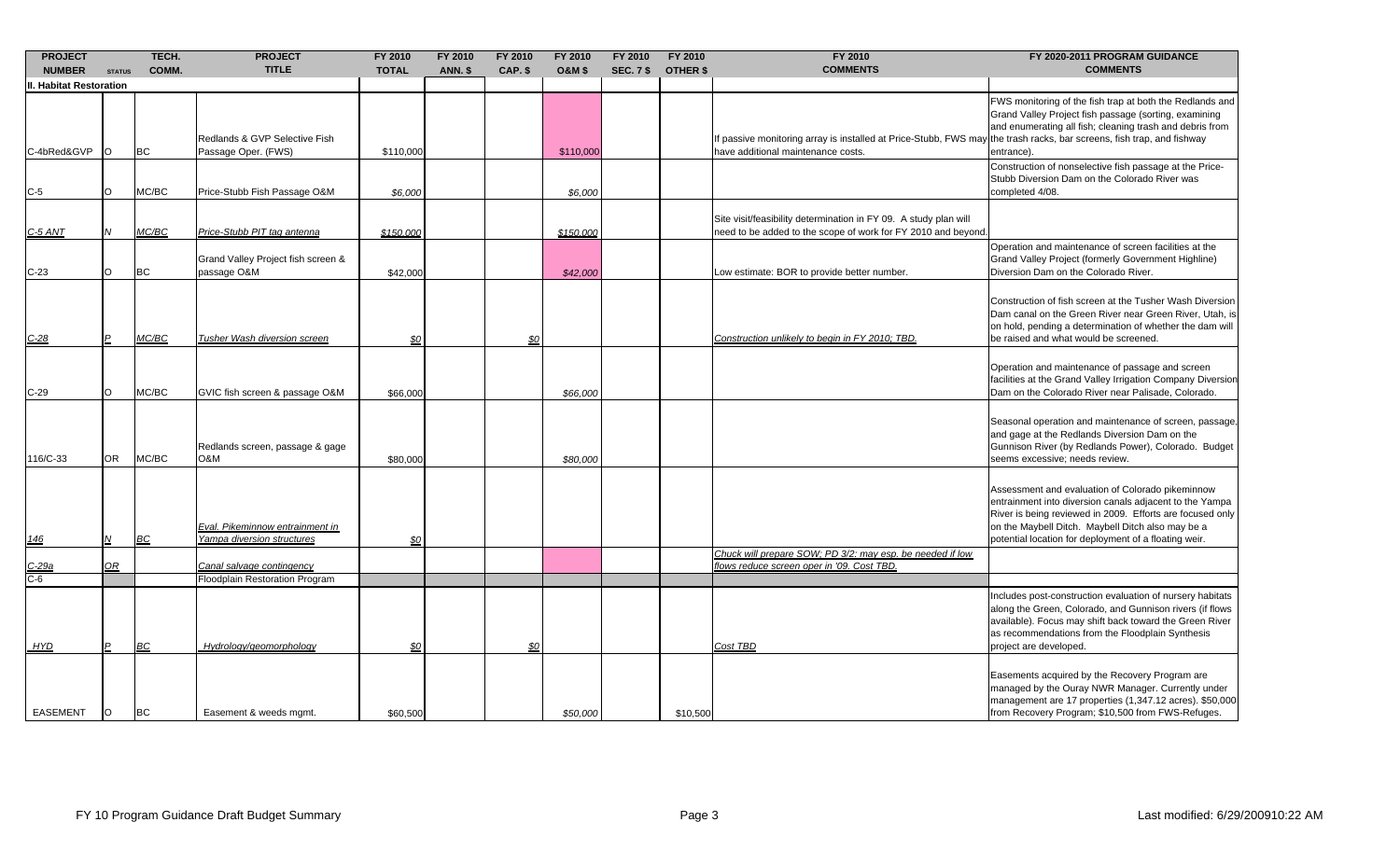| <b>PROJECT</b> |               | TECH.     | <b>PROJECT</b>                                                                                 | FY 2010      | FY 2010        | FY 2010 | FY 2010           | FY 2010          | FY 2010         | FY 2010         | FY 2020-2011 PROGRAM GUIDANCE                                                                                                                                                                                                                                                                                                                                                                                                                                                                                                                                                                                                                                                                                                                                                                                                                                                                                                                                                                                                      |
|----------------|---------------|-----------|------------------------------------------------------------------------------------------------|--------------|----------------|---------|-------------------|------------------|-----------------|-----------------|------------------------------------------------------------------------------------------------------------------------------------------------------------------------------------------------------------------------------------------------------------------------------------------------------------------------------------------------------------------------------------------------------------------------------------------------------------------------------------------------------------------------------------------------------------------------------------------------------------------------------------------------------------------------------------------------------------------------------------------------------------------------------------------------------------------------------------------------------------------------------------------------------------------------------------------------------------------------------------------------------------------------------------|
| <b>NUMBER</b>  | <b>STATUS</b> | COMM.     | <b>TITLE</b>                                                                                   | <b>TOTAL</b> | <b>ANN. \$</b> | CAP. \$ | <b>O&amp;M \$</b> | <b>SEC. 7 \$</b> | <b>OTHER \$</b> | <b>COMMENTS</b> | <b>COMMENTS</b>                                                                                                                                                                                                                                                                                                                                                                                                                                                                                                                                                                                                                                                                                                                                                                                                                                                                                                                                                                                                                    |
| RZ-RECR        |               | <b>BC</b> | Eval. survival of young and<br>movement of subadult RZB from<br>floodplains into the mainstem. | \$13,600     | \$13,600       |         |                   |                  |                 |                 | The purpose of this study is to evaluate movement (i.e.,<br>recruitment) of razorback suckers from floodplain nursery<br>habitats into the mainstem. This study should evaluate<br>persistence of floodplain habitat and habitat quality after<br>peak flows recede, and include evaluation of survival of<br>razorback suckers in floodplains through fall and winter.<br>The Stirrup floodplain was selected as the study site.<br>UDWR experienced setbacks (poor '07-'08 winter<br>survival; and PIT tag antenna technical difficulties) during<br>the initial experiment (stocking in 2007; outmigration test<br>in Spring 2008). Razorback sucker were stocked into the<br>Stirrup again in 2008 and their outmigration rates will be<br>evaluated in Spring 2009. It is likely that additional years'<br>data, perhaps with a slight revision of project objectives,<br>will continue into FY10 and FY11. Additional effort<br>(population estimates) to determine outmigration is<br>planned for FY 09 and perhaps beyond. |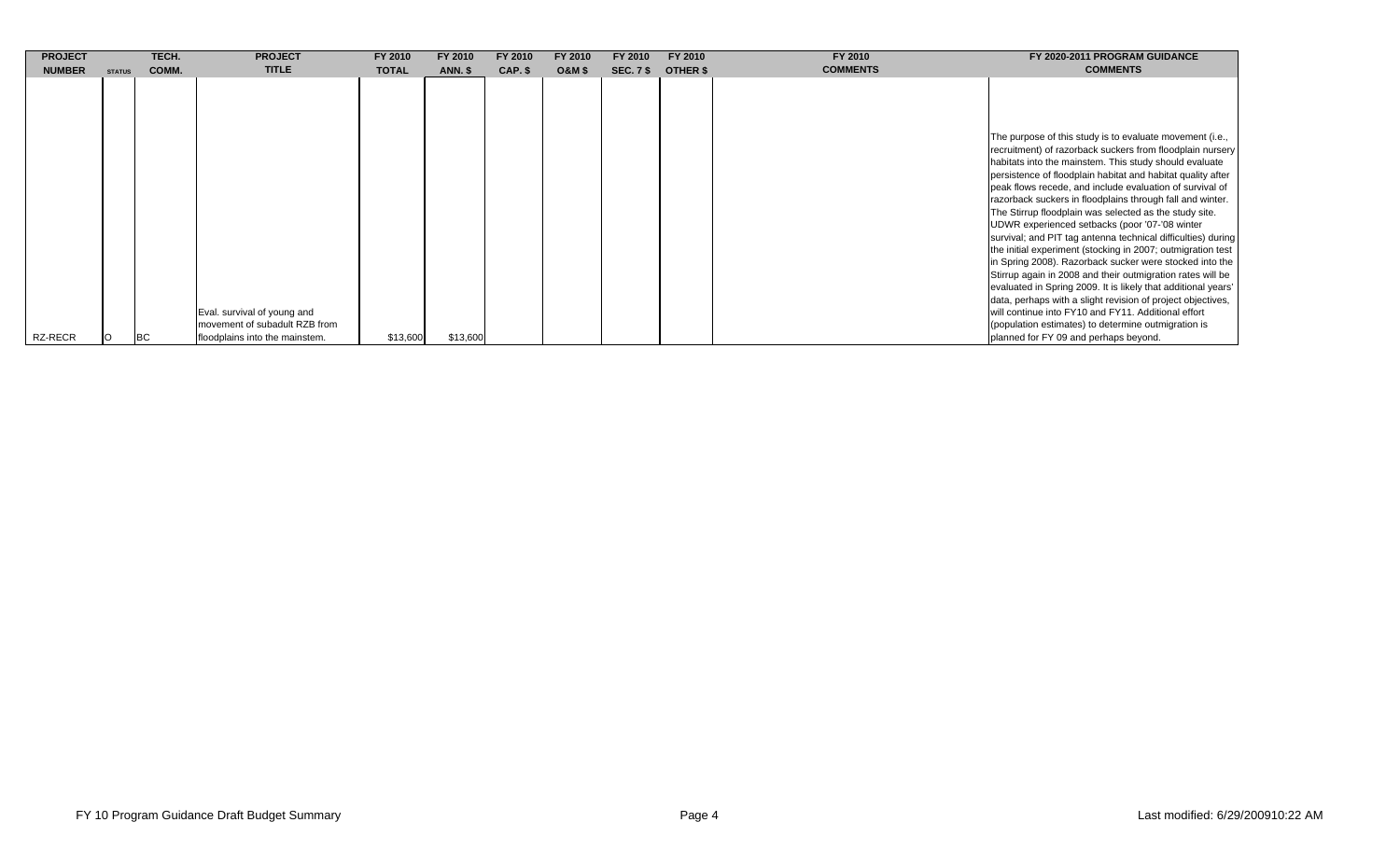| <b>TITLE</b><br>CAP. \$<br><b>O&amp;M \$</b><br><b>SEC. 7 \$</b><br><b>OTHER \$</b><br><b>COMMENTS</b><br><b>COMMENTS</b><br><b>NUMBER</b><br>COMM.<br><b>TOTAL</b><br><b>ANN. \$</b><br><b>STATUS</b><br>Many of the nonnative fish management projects may<br>require revision based on the outcome of previous years'<br>III. Reduce Nonnative Fish and Sportfish Impacts<br>work.<br>$C-20$<br><b>BC</b><br>Highline Net O&M<br>\$8,000<br>\$8,000<br>O&M from Colorado is additional in-kind funding.<br>Removal and translocation of northern pike and<br>Middle Yampa smb & pike<br>smallmouth bass from the middle Yampa River by<br><b>BC</b><br>OR<br>management<br>CDOW.<br>98a<br>\$161,874<br>\$161,874<br>Removal and translocation of northern pike from the<br><b>BC</b><br>upper Yampa River between Hayden and Craig.<br>98b<br><b>OR</b><br>Upper Yampa pike management<br>\$167,408<br>\$167,408<br>Removal of smallmouth bass from the lower Yampa River<br>to sufficiently reduce their abundance and minimize<br>Lower Yampa bass and catfish<br>predatory and competitive impacts on growth,<br><b>BC</b><br>recruitment, and survival of resident humpback chub.<br>110<br><b>OR</b><br>management<br>\$129,163<br>\$129,163<br>Removal of smallmouth bass and northern pike from the<br>Effects of Flaming Gorge releases on<br>upper Green River and monitoring the response of fish<br><b>BC</b><br><b>OR</b><br>Lodore/Whirlpool Canyon fish comm.<br>FR-115<br>\$86,932<br>\$86,932<br>communities.<br>Removal of smallmouth bass and northern pike (and<br>white sucker) from the Green River (Echo Pk through<br><b>OR</b><br><b>BC</b><br>123a<br>Green River bass management<br>\$186,989<br>\$186,989<br>Split Mtn Canyon).<br>Removal of smallmouth bass and northern pike (and<br>OR<br>white sucker) from the Green River (Uintah Basin).<br>123b<br>Green River bass management<br>\$187,000<br>\$187,000<br>Middle Yampa River smallmouth<br>Removal and translocation of smallmouth bass and<br><b>OR</b><br><b>BC</b><br>bass and pike management.<br>northern pike from the middle Yampa River by CSU.<br>125<br>\$241,400<br>\$241,400<br>Colorado River smallmouth bass<br>Removal of centrarchids from the Colorado River by<br><b>OR</b><br><b>BC</b><br>126<br>USFWS.<br>removal<br>\$157,200<br>\$157,200<br>Removal of centrarchids from the Colorado River by<br>126b<br>OR.<br>CDOW assistance<br>CDOW.<br>\$13,315<br>\$13,315<br>Study to determine response of small-bodied fishes, and<br>native and endangered fishes to Yampa River nonnative<br>O<br><b>BC</b><br>fish management activities.<br>140<br>Yampa fish response to nna mgmt<br>\$83,726<br>\$83,726<br>Study to determine response of small-bodied fishes, and<br>native and endangered fishes to Green River nonnative<br>fish management activities. SOW revised in 2009 to<br>OR<br>BC<br>defer synthesis work until FR-BW SYNTH is completed.<br>144<br>Green R. fish response to nna mgmt<br>\$11,180<br>\$11,180<br>Colorado R. fish community<br>$\mathcal{Q}R$<br><b>BC</b><br><u>response</u><br>\$50,000<br>\$50,000<br><u>New</u><br>sotope study to identify reservoirs which may be sources<br>of problematic nonnative fishes within critical habitat of<br><b>BC</b><br>the upper Colorado River basin.<br>$C-18-19$<br>$\circ$<br>Reservoir sources of nna fish<br>\$42,972<br>\$42,972<br>The PD's office continues to work with the Ute Tribe,<br>Vernal CRFP and UDWR to implement traditional<br>to explore alternative methodologies that fit this unique<br>system. The Ute Tribe has funded their involvement in<br><b>BC</b><br><b>OR</b><br>Duchesne R. NNA fish mgmt.<br>these efforts to date.<br>154<br>\$0<br>\$0 | <b>PROJECT</b> | TECH. | <b>PROJECT</b> | FY 2010 | FY 2010 | FY 2010 | FY 2010 | FY 2010 | FY 2010 | FY 2010 | FY 2020-2011 PROGRAM GUIDANCE |
|-----------------------------------------------------------------------------------------------------------------------------------------------------------------------------------------------------------------------------------------------------------------------------------------------------------------------------------------------------------------------------------------------------------------------------------------------------------------------------------------------------------------------------------------------------------------------------------------------------------------------------------------------------------------------------------------------------------------------------------------------------------------------------------------------------------------------------------------------------------------------------------------------------------------------------------------------------------------------------------------------------------------------------------------------------------------------------------------------------------------------------------------------------------------------------------------------------------------------------------------------------------------------------------------------------------------------------------------------------------------------------------------------------------------------------------------------------------------------------------------------------------------------------------------------------------------------------------------------------------------------------------------------------------------------------------------------------------------------------------------------------------------------------------------------------------------------------------------------------------------------------------------------------------------------------------------------------------------------------------------------------------------------------------------------------------------------------------------------------------------------------------------------------------------------------------------------------------------------------------------------------------------------------------------------------------------------------------------------------------------------------------------------------------------------------------------------------------------------------------------------------------------------------------------------------------------------------------------------------------------------------------------------------------------------------------------------------------------------------------------------------------------------------------------------------------------------------------------------------------------------------------------------------------------------------------------------------------------------------------------------------------------------------------------------------------------------------------------------------------------------------------------------------------------------------------------------------------------------------------------------------------------------------------------------------------------------------------------------------------------------------------------------------------------------------------------------------------------------------------------------------------------------------------------------------------------------------------------------------------------------------------------------------------------------------------------------------------------------------------------------------------------------|----------------|-------|----------------|---------|---------|---------|---------|---------|---------|---------|-------------------------------|
|                                                                                                                                                                                                                                                                                                                                                                                                                                                                                                                                                                                                                                                                                                                                                                                                                                                                                                                                                                                                                                                                                                                                                                                                                                                                                                                                                                                                                                                                                                                                                                                                                                                                                                                                                                                                                                                                                                                                                                                                                                                                                                                                                                                                                                                                                                                                                                                                                                                                                                                                                                                                                                                                                                                                                                                                                                                                                                                                                                                                                                                                                                                                                                                                                                                                                                                                                                                                                                                                                                                                                                                                                                                                                                                                                                       |                |       |                |         |         |         |         |         |         |         |                               |
|                                                                                                                                                                                                                                                                                                                                                                                                                                                                                                                                                                                                                                                                                                                                                                                                                                                                                                                                                                                                                                                                                                                                                                                                                                                                                                                                                                                                                                                                                                                                                                                                                                                                                                                                                                                                                                                                                                                                                                                                                                                                                                                                                                                                                                                                                                                                                                                                                                                                                                                                                                                                                                                                                                                                                                                                                                                                                                                                                                                                                                                                                                                                                                                                                                                                                                                                                                                                                                                                                                                                                                                                                                                                                                                                                                       |                |       |                |         |         |         |         |         |         |         |                               |
|                                                                                                                                                                                                                                                                                                                                                                                                                                                                                                                                                                                                                                                                                                                                                                                                                                                                                                                                                                                                                                                                                                                                                                                                                                                                                                                                                                                                                                                                                                                                                                                                                                                                                                                                                                                                                                                                                                                                                                                                                                                                                                                                                                                                                                                                                                                                                                                                                                                                                                                                                                                                                                                                                                                                                                                                                                                                                                                                                                                                                                                                                                                                                                                                                                                                                                                                                                                                                                                                                                                                                                                                                                                                                                                                                                       |                |       |                |         |         |         |         |         |         |         |                               |
|                                                                                                                                                                                                                                                                                                                                                                                                                                                                                                                                                                                                                                                                                                                                                                                                                                                                                                                                                                                                                                                                                                                                                                                                                                                                                                                                                                                                                                                                                                                                                                                                                                                                                                                                                                                                                                                                                                                                                                                                                                                                                                                                                                                                                                                                                                                                                                                                                                                                                                                                                                                                                                                                                                                                                                                                                                                                                                                                                                                                                                                                                                                                                                                                                                                                                                                                                                                                                                                                                                                                                                                                                                                                                                                                                                       |                |       |                |         |         |         |         |         |         |         |                               |
|                                                                                                                                                                                                                                                                                                                                                                                                                                                                                                                                                                                                                                                                                                                                                                                                                                                                                                                                                                                                                                                                                                                                                                                                                                                                                                                                                                                                                                                                                                                                                                                                                                                                                                                                                                                                                                                                                                                                                                                                                                                                                                                                                                                                                                                                                                                                                                                                                                                                                                                                                                                                                                                                                                                                                                                                                                                                                                                                                                                                                                                                                                                                                                                                                                                                                                                                                                                                                                                                                                                                                                                                                                                                                                                                                                       |                |       |                |         |         |         |         |         |         |         |                               |
|                                                                                                                                                                                                                                                                                                                                                                                                                                                                                                                                                                                                                                                                                                                                                                                                                                                                                                                                                                                                                                                                                                                                                                                                                                                                                                                                                                                                                                                                                                                                                                                                                                                                                                                                                                                                                                                                                                                                                                                                                                                                                                                                                                                                                                                                                                                                                                                                                                                                                                                                                                                                                                                                                                                                                                                                                                                                                                                                                                                                                                                                                                                                                                                                                                                                                                                                                                                                                                                                                                                                                                                                                                                                                                                                                                       |                |       |                |         |         |         |         |         |         |         |                               |
|                                                                                                                                                                                                                                                                                                                                                                                                                                                                                                                                                                                                                                                                                                                                                                                                                                                                                                                                                                                                                                                                                                                                                                                                                                                                                                                                                                                                                                                                                                                                                                                                                                                                                                                                                                                                                                                                                                                                                                                                                                                                                                                                                                                                                                                                                                                                                                                                                                                                                                                                                                                                                                                                                                                                                                                                                                                                                                                                                                                                                                                                                                                                                                                                                                                                                                                                                                                                                                                                                                                                                                                                                                                                                                                                                                       |                |       |                |         |         |         |         |         |         |         |                               |
|                                                                                                                                                                                                                                                                                                                                                                                                                                                                                                                                                                                                                                                                                                                                                                                                                                                                                                                                                                                                                                                                                                                                                                                                                                                                                                                                                                                                                                                                                                                                                                                                                                                                                                                                                                                                                                                                                                                                                                                                                                                                                                                                                                                                                                                                                                                                                                                                                                                                                                                                                                                                                                                                                                                                                                                                                                                                                                                                                                                                                                                                                                                                                                                                                                                                                                                                                                                                                                                                                                                                                                                                                                                                                                                                                                       |                |       |                |         |         |         |         |         |         |         |                               |
|                                                                                                                                                                                                                                                                                                                                                                                                                                                                                                                                                                                                                                                                                                                                                                                                                                                                                                                                                                                                                                                                                                                                                                                                                                                                                                                                                                                                                                                                                                                                                                                                                                                                                                                                                                                                                                                                                                                                                                                                                                                                                                                                                                                                                                                                                                                                                                                                                                                                                                                                                                                                                                                                                                                                                                                                                                                                                                                                                                                                                                                                                                                                                                                                                                                                                                                                                                                                                                                                                                                                                                                                                                                                                                                                                                       |                |       |                |         |         |         |         |         |         |         |                               |
|                                                                                                                                                                                                                                                                                                                                                                                                                                                                                                                                                                                                                                                                                                                                                                                                                                                                                                                                                                                                                                                                                                                                                                                                                                                                                                                                                                                                                                                                                                                                                                                                                                                                                                                                                                                                                                                                                                                                                                                                                                                                                                                                                                                                                                                                                                                                                                                                                                                                                                                                                                                                                                                                                                                                                                                                                                                                                                                                                                                                                                                                                                                                                                                                                                                                                                                                                                                                                                                                                                                                                                                                                                                                                                                                                                       |                |       |                |         |         |         |         |         |         |         |                               |
|                                                                                                                                                                                                                                                                                                                                                                                                                                                                                                                                                                                                                                                                                                                                                                                                                                                                                                                                                                                                                                                                                                                                                                                                                                                                                                                                                                                                                                                                                                                                                                                                                                                                                                                                                                                                                                                                                                                                                                                                                                                                                                                                                                                                                                                                                                                                                                                                                                                                                                                                                                                                                                                                                                                                                                                                                                                                                                                                                                                                                                                                                                                                                                                                                                                                                                                                                                                                                                                                                                                                                                                                                                                                                                                                                                       |                |       |                |         |         |         |         |         |         |         |                               |
|                                                                                                                                                                                                                                                                                                                                                                                                                                                                                                                                                                                                                                                                                                                                                                                                                                                                                                                                                                                                                                                                                                                                                                                                                                                                                                                                                                                                                                                                                                                                                                                                                                                                                                                                                                                                                                                                                                                                                                                                                                                                                                                                                                                                                                                                                                                                                                                                                                                                                                                                                                                                                                                                                                                                                                                                                                                                                                                                                                                                                                                                                                                                                                                                                                                                                                                                                                                                                                                                                                                                                                                                                                                                                                                                                                       |                |       |                |         |         |         |         |         |         |         |                               |
|                                                                                                                                                                                                                                                                                                                                                                                                                                                                                                                                                                                                                                                                                                                                                                                                                                                                                                                                                                                                                                                                                                                                                                                                                                                                                                                                                                                                                                                                                                                                                                                                                                                                                                                                                                                                                                                                                                                                                                                                                                                                                                                                                                                                                                                                                                                                                                                                                                                                                                                                                                                                                                                                                                                                                                                                                                                                                                                                                                                                                                                                                                                                                                                                                                                                                                                                                                                                                                                                                                                                                                                                                                                                                                                                                                       |                |       |                |         |         |         |         |         |         |         |                               |
|                                                                                                                                                                                                                                                                                                                                                                                                                                                                                                                                                                                                                                                                                                                                                                                                                                                                                                                                                                                                                                                                                                                                                                                                                                                                                                                                                                                                                                                                                                                                                                                                                                                                                                                                                                                                                                                                                                                                                                                                                                                                                                                                                                                                                                                                                                                                                                                                                                                                                                                                                                                                                                                                                                                                                                                                                                                                                                                                                                                                                                                                                                                                                                                                                                                                                                                                                                                                                                                                                                                                                                                                                                                                                                                                                                       |                |       |                |         |         |         |         |         |         |         |                               |
|                                                                                                                                                                                                                                                                                                                                                                                                                                                                                                                                                                                                                                                                                                                                                                                                                                                                                                                                                                                                                                                                                                                                                                                                                                                                                                                                                                                                                                                                                                                                                                                                                                                                                                                                                                                                                                                                                                                                                                                                                                                                                                                                                                                                                                                                                                                                                                                                                                                                                                                                                                                                                                                                                                                                                                                                                                                                                                                                                                                                                                                                                                                                                                                                                                                                                                                                                                                                                                                                                                                                                                                                                                                                                                                                                                       |                |       |                |         |         |         |         |         |         |         |                               |
|                                                                                                                                                                                                                                                                                                                                                                                                                                                                                                                                                                                                                                                                                                                                                                                                                                                                                                                                                                                                                                                                                                                                                                                                                                                                                                                                                                                                                                                                                                                                                                                                                                                                                                                                                                                                                                                                                                                                                                                                                                                                                                                                                                                                                                                                                                                                                                                                                                                                                                                                                                                                                                                                                                                                                                                                                                                                                                                                                                                                                                                                                                                                                                                                                                                                                                                                                                                                                                                                                                                                                                                                                                                                                                                                                                       |                |       |                |         |         |         |         |         |         |         |                               |
|                                                                                                                                                                                                                                                                                                                                                                                                                                                                                                                                                                                                                                                                                                                                                                                                                                                                                                                                                                                                                                                                                                                                                                                                                                                                                                                                                                                                                                                                                                                                                                                                                                                                                                                                                                                                                                                                                                                                                                                                                                                                                                                                                                                                                                                                                                                                                                                                                                                                                                                                                                                                                                                                                                                                                                                                                                                                                                                                                                                                                                                                                                                                                                                                                                                                                                                                                                                                                                                                                                                                                                                                                                                                                                                                                                       |                |       |                |         |         |         |         |         |         |         |                               |
|                                                                                                                                                                                                                                                                                                                                                                                                                                                                                                                                                                                                                                                                                                                                                                                                                                                                                                                                                                                                                                                                                                                                                                                                                                                                                                                                                                                                                                                                                                                                                                                                                                                                                                                                                                                                                                                                                                                                                                                                                                                                                                                                                                                                                                                                                                                                                                                                                                                                                                                                                                                                                                                                                                                                                                                                                                                                                                                                                                                                                                                                                                                                                                                                                                                                                                                                                                                                                                                                                                                                                                                                                                                                                                                                                                       |                |       |                |         |         |         |         |         |         |         |                               |
|                                                                                                                                                                                                                                                                                                                                                                                                                                                                                                                                                                                                                                                                                                                                                                                                                                                                                                                                                                                                                                                                                                                                                                                                                                                                                                                                                                                                                                                                                                                                                                                                                                                                                                                                                                                                                                                                                                                                                                                                                                                                                                                                                                                                                                                                                                                                                                                                                                                                                                                                                                                                                                                                                                                                                                                                                                                                                                                                                                                                                                                                                                                                                                                                                                                                                                                                                                                                                                                                                                                                                                                                                                                                                                                                                                       |                |       |                |         |         |         |         |         |         |         |                               |
|                                                                                                                                                                                                                                                                                                                                                                                                                                                                                                                                                                                                                                                                                                                                                                                                                                                                                                                                                                                                                                                                                                                                                                                                                                                                                                                                                                                                                                                                                                                                                                                                                                                                                                                                                                                                                                                                                                                                                                                                                                                                                                                                                                                                                                                                                                                                                                                                                                                                                                                                                                                                                                                                                                                                                                                                                                                                                                                                                                                                                                                                                                                                                                                                                                                                                                                                                                                                                                                                                                                                                                                                                                                                                                                                                                       |                |       |                |         |         |         |         |         |         |         |                               |
|                                                                                                                                                                                                                                                                                                                                                                                                                                                                                                                                                                                                                                                                                                                                                                                                                                                                                                                                                                                                                                                                                                                                                                                                                                                                                                                                                                                                                                                                                                                                                                                                                                                                                                                                                                                                                                                                                                                                                                                                                                                                                                                                                                                                                                                                                                                                                                                                                                                                                                                                                                                                                                                                                                                                                                                                                                                                                                                                                                                                                                                                                                                                                                                                                                                                                                                                                                                                                                                                                                                                                                                                                                                                                                                                                                       |                |       |                |         |         |         |         |         |         |         |                               |
|                                                                                                                                                                                                                                                                                                                                                                                                                                                                                                                                                                                                                                                                                                                                                                                                                                                                                                                                                                                                                                                                                                                                                                                                                                                                                                                                                                                                                                                                                                                                                                                                                                                                                                                                                                                                                                                                                                                                                                                                                                                                                                                                                                                                                                                                                                                                                                                                                                                                                                                                                                                                                                                                                                                                                                                                                                                                                                                                                                                                                                                                                                                                                                                                                                                                                                                                                                                                                                                                                                                                                                                                                                                                                                                                                                       |                |       |                |         |         |         |         |         |         |         |                               |
|                                                                                                                                                                                                                                                                                                                                                                                                                                                                                                                                                                                                                                                                                                                                                                                                                                                                                                                                                                                                                                                                                                                                                                                                                                                                                                                                                                                                                                                                                                                                                                                                                                                                                                                                                                                                                                                                                                                                                                                                                                                                                                                                                                                                                                                                                                                                                                                                                                                                                                                                                                                                                                                                                                                                                                                                                                                                                                                                                                                                                                                                                                                                                                                                                                                                                                                                                                                                                                                                                                                                                                                                                                                                                                                                                                       |                |       |                |         |         |         |         |         |         |         |                               |
|                                                                                                                                                                                                                                                                                                                                                                                                                                                                                                                                                                                                                                                                                                                                                                                                                                                                                                                                                                                                                                                                                                                                                                                                                                                                                                                                                                                                                                                                                                                                                                                                                                                                                                                                                                                                                                                                                                                                                                                                                                                                                                                                                                                                                                                                                                                                                                                                                                                                                                                                                                                                                                                                                                                                                                                                                                                                                                                                                                                                                                                                                                                                                                                                                                                                                                                                                                                                                                                                                                                                                                                                                                                                                                                                                                       |                |       |                |         |         |         |         |         |         |         |                               |
|                                                                                                                                                                                                                                                                                                                                                                                                                                                                                                                                                                                                                                                                                                                                                                                                                                                                                                                                                                                                                                                                                                                                                                                                                                                                                                                                                                                                                                                                                                                                                                                                                                                                                                                                                                                                                                                                                                                                                                                                                                                                                                                                                                                                                                                                                                                                                                                                                                                                                                                                                                                                                                                                                                                                                                                                                                                                                                                                                                                                                                                                                                                                                                                                                                                                                                                                                                                                                                                                                                                                                                                                                                                                                                                                                                       |                |       |                |         |         |         |         |         |         |         |                               |
|                                                                                                                                                                                                                                                                                                                                                                                                                                                                                                                                                                                                                                                                                                                                                                                                                                                                                                                                                                                                                                                                                                                                                                                                                                                                                                                                                                                                                                                                                                                                                                                                                                                                                                                                                                                                                                                                                                                                                                                                                                                                                                                                                                                                                                                                                                                                                                                                                                                                                                                                                                                                                                                                                                                                                                                                                                                                                                                                                                                                                                                                                                                                                                                                                                                                                                                                                                                                                                                                                                                                                                                                                                                                                                                                                                       |                |       |                |         |         |         |         |         |         |         |                               |
|                                                                                                                                                                                                                                                                                                                                                                                                                                                                                                                                                                                                                                                                                                                                                                                                                                                                                                                                                                                                                                                                                                                                                                                                                                                                                                                                                                                                                                                                                                                                                                                                                                                                                                                                                                                                                                                                                                                                                                                                                                                                                                                                                                                                                                                                                                                                                                                                                                                                                                                                                                                                                                                                                                                                                                                                                                                                                                                                                                                                                                                                                                                                                                                                                                                                                                                                                                                                                                                                                                                                                                                                                                                                                                                                                                       |                |       |                |         |         |         |         |         |         |         |                               |
|                                                                                                                                                                                                                                                                                                                                                                                                                                                                                                                                                                                                                                                                                                                                                                                                                                                                                                                                                                                                                                                                                                                                                                                                                                                                                                                                                                                                                                                                                                                                                                                                                                                                                                                                                                                                                                                                                                                                                                                                                                                                                                                                                                                                                                                                                                                                                                                                                                                                                                                                                                                                                                                                                                                                                                                                                                                                                                                                                                                                                                                                                                                                                                                                                                                                                                                                                                                                                                                                                                                                                                                                                                                                                                                                                                       |                |       |                |         |         |         |         |         |         |         |                               |
|                                                                                                                                                                                                                                                                                                                                                                                                                                                                                                                                                                                                                                                                                                                                                                                                                                                                                                                                                                                                                                                                                                                                                                                                                                                                                                                                                                                                                                                                                                                                                                                                                                                                                                                                                                                                                                                                                                                                                                                                                                                                                                                                                                                                                                                                                                                                                                                                                                                                                                                                                                                                                                                                                                                                                                                                                                                                                                                                                                                                                                                                                                                                                                                                                                                                                                                                                                                                                                                                                                                                                                                                                                                                                                                                                                       |                |       |                |         |         |         |         |         |         |         |                               |
|                                                                                                                                                                                                                                                                                                                                                                                                                                                                                                                                                                                                                                                                                                                                                                                                                                                                                                                                                                                                                                                                                                                                                                                                                                                                                                                                                                                                                                                                                                                                                                                                                                                                                                                                                                                                                                                                                                                                                                                                                                                                                                                                                                                                                                                                                                                                                                                                                                                                                                                                                                                                                                                                                                                                                                                                                                                                                                                                                                                                                                                                                                                                                                                                                                                                                                                                                                                                                                                                                                                                                                                                                                                                                                                                                                       |                |       |                |         |         |         |         |         |         |         |                               |
|                                                                                                                                                                                                                                                                                                                                                                                                                                                                                                                                                                                                                                                                                                                                                                                                                                                                                                                                                                                                                                                                                                                                                                                                                                                                                                                                                                                                                                                                                                                                                                                                                                                                                                                                                                                                                                                                                                                                                                                                                                                                                                                                                                                                                                                                                                                                                                                                                                                                                                                                                                                                                                                                                                                                                                                                                                                                                                                                                                                                                                                                                                                                                                                                                                                                                                                                                                                                                                                                                                                                                                                                                                                                                                                                                                       |                |       |                |         |         |         |         |         |         |         |                               |
|                                                                                                                                                                                                                                                                                                                                                                                                                                                                                                                                                                                                                                                                                                                                                                                                                                                                                                                                                                                                                                                                                                                                                                                                                                                                                                                                                                                                                                                                                                                                                                                                                                                                                                                                                                                                                                                                                                                                                                                                                                                                                                                                                                                                                                                                                                                                                                                                                                                                                                                                                                                                                                                                                                                                                                                                                                                                                                                                                                                                                                                                                                                                                                                                                                                                                                                                                                                                                                                                                                                                                                                                                                                                                                                                                                       |                |       |                |         |         |         |         |         |         |         |                               |
|                                                                                                                                                                                                                                                                                                                                                                                                                                                                                                                                                                                                                                                                                                                                                                                                                                                                                                                                                                                                                                                                                                                                                                                                                                                                                                                                                                                                                                                                                                                                                                                                                                                                                                                                                                                                                                                                                                                                                                                                                                                                                                                                                                                                                                                                                                                                                                                                                                                                                                                                                                                                                                                                                                                                                                                                                                                                                                                                                                                                                                                                                                                                                                                                                                                                                                                                                                                                                                                                                                                                                                                                                                                                                                                                                                       |                |       |                |         |         |         |         |         |         |         |                               |
|                                                                                                                                                                                                                                                                                                                                                                                                                                                                                                                                                                                                                                                                                                                                                                                                                                                                                                                                                                                                                                                                                                                                                                                                                                                                                                                                                                                                                                                                                                                                                                                                                                                                                                                                                                                                                                                                                                                                                                                                                                                                                                                                                                                                                                                                                                                                                                                                                                                                                                                                                                                                                                                                                                                                                                                                                                                                                                                                                                                                                                                                                                                                                                                                                                                                                                                                                                                                                                                                                                                                                                                                                                                                                                                                                                       |                |       |                |         |         |         |         |         |         |         |                               |
|                                                                                                                                                                                                                                                                                                                                                                                                                                                                                                                                                                                                                                                                                                                                                                                                                                                                                                                                                                                                                                                                                                                                                                                                                                                                                                                                                                                                                                                                                                                                                                                                                                                                                                                                                                                                                                                                                                                                                                                                                                                                                                                                                                                                                                                                                                                                                                                                                                                                                                                                                                                                                                                                                                                                                                                                                                                                                                                                                                                                                                                                                                                                                                                                                                                                                                                                                                                                                                                                                                                                                                                                                                                                                                                                                                       |                |       |                |         |         |         |         |         |         |         |                               |
|                                                                                                                                                                                                                                                                                                                                                                                                                                                                                                                                                                                                                                                                                                                                                                                                                                                                                                                                                                                                                                                                                                                                                                                                                                                                                                                                                                                                                                                                                                                                                                                                                                                                                                                                                                                                                                                                                                                                                                                                                                                                                                                                                                                                                                                                                                                                                                                                                                                                                                                                                                                                                                                                                                                                                                                                                                                                                                                                                                                                                                                                                                                                                                                                                                                                                                                                                                                                                                                                                                                                                                                                                                                                                                                                                                       |                |       |                |         |         |         |         |         |         |         |                               |
|                                                                                                                                                                                                                                                                                                                                                                                                                                                                                                                                                                                                                                                                                                                                                                                                                                                                                                                                                                                                                                                                                                                                                                                                                                                                                                                                                                                                                                                                                                                                                                                                                                                                                                                                                                                                                                                                                                                                                                                                                                                                                                                                                                                                                                                                                                                                                                                                                                                                                                                                                                                                                                                                                                                                                                                                                                                                                                                                                                                                                                                                                                                                                                                                                                                                                                                                                                                                                                                                                                                                                                                                                                                                                                                                                                       |                |       |                |         |         |         |         |         |         |         |                               |
|                                                                                                                                                                                                                                                                                                                                                                                                                                                                                                                                                                                                                                                                                                                                                                                                                                                                                                                                                                                                                                                                                                                                                                                                                                                                                                                                                                                                                                                                                                                                                                                                                                                                                                                                                                                                                                                                                                                                                                                                                                                                                                                                                                                                                                                                                                                                                                                                                                                                                                                                                                                                                                                                                                                                                                                                                                                                                                                                                                                                                                                                                                                                                                                                                                                                                                                                                                                                                                                                                                                                                                                                                                                                                                                                                                       |                |       |                |         |         |         |         |         |         |         |                               |
|                                                                                                                                                                                                                                                                                                                                                                                                                                                                                                                                                                                                                                                                                                                                                                                                                                                                                                                                                                                                                                                                                                                                                                                                                                                                                                                                                                                                                                                                                                                                                                                                                                                                                                                                                                                                                                                                                                                                                                                                                                                                                                                                                                                                                                                                                                                                                                                                                                                                                                                                                                                                                                                                                                                                                                                                                                                                                                                                                                                                                                                                                                                                                                                                                                                                                                                                                                                                                                                                                                                                                                                                                                                                                                                                                                       |                |       |                |         |         |         |         |         |         |         |                               |
|                                                                                                                                                                                                                                                                                                                                                                                                                                                                                                                                                                                                                                                                                                                                                                                                                                                                                                                                                                                                                                                                                                                                                                                                                                                                                                                                                                                                                                                                                                                                                                                                                                                                                                                                                                                                                                                                                                                                                                                                                                                                                                                                                                                                                                                                                                                                                                                                                                                                                                                                                                                                                                                                                                                                                                                                                                                                                                                                                                                                                                                                                                                                                                                                                                                                                                                                                                                                                                                                                                                                                                                                                                                                                                                                                                       |                |       |                |         |         |         |         |         |         |         |                               |
| methods to remove nonnative fish from this drainage and                                                                                                                                                                                                                                                                                                                                                                                                                                                                                                                                                                                                                                                                                                                                                                                                                                                                                                                                                                                                                                                                                                                                                                                                                                                                                                                                                                                                                                                                                                                                                                                                                                                                                                                                                                                                                                                                                                                                                                                                                                                                                                                                                                                                                                                                                                                                                                                                                                                                                                                                                                                                                                                                                                                                                                                                                                                                                                                                                                                                                                                                                                                                                                                                                                                                                                                                                                                                                                                                                                                                                                                                                                                                                                               |                |       |                |         |         |         |         |         |         |         |                               |
|                                                                                                                                                                                                                                                                                                                                                                                                                                                                                                                                                                                                                                                                                                                                                                                                                                                                                                                                                                                                                                                                                                                                                                                                                                                                                                                                                                                                                                                                                                                                                                                                                                                                                                                                                                                                                                                                                                                                                                                                                                                                                                                                                                                                                                                                                                                                                                                                                                                                                                                                                                                                                                                                                                                                                                                                                                                                                                                                                                                                                                                                                                                                                                                                                                                                                                                                                                                                                                                                                                                                                                                                                                                                                                                                                                       |                |       |                |         |         |         |         |         |         |         |                               |
|                                                                                                                                                                                                                                                                                                                                                                                                                                                                                                                                                                                                                                                                                                                                                                                                                                                                                                                                                                                                                                                                                                                                                                                                                                                                                                                                                                                                                                                                                                                                                                                                                                                                                                                                                                                                                                                                                                                                                                                                                                                                                                                                                                                                                                                                                                                                                                                                                                                                                                                                                                                                                                                                                                                                                                                                                                                                                                                                                                                                                                                                                                                                                                                                                                                                                                                                                                                                                                                                                                                                                                                                                                                                                                                                                                       |                |       |                |         |         |         |         |         |         |         |                               |
|                                                                                                                                                                                                                                                                                                                                                                                                                                                                                                                                                                                                                                                                                                                                                                                                                                                                                                                                                                                                                                                                                                                                                                                                                                                                                                                                                                                                                                                                                                                                                                                                                                                                                                                                                                                                                                                                                                                                                                                                                                                                                                                                                                                                                                                                                                                                                                                                                                                                                                                                                                                                                                                                                                                                                                                                                                                                                                                                                                                                                                                                                                                                                                                                                                                                                                                                                                                                                                                                                                                                                                                                                                                                                                                                                                       |                |       |                |         |         |         |         |         |         |         |                               |
|                                                                                                                                                                                                                                                                                                                                                                                                                                                                                                                                                                                                                                                                                                                                                                                                                                                                                                                                                                                                                                                                                                                                                                                                                                                                                                                                                                                                                                                                                                                                                                                                                                                                                                                                                                                                                                                                                                                                                                                                                                                                                                                                                                                                                                                                                                                                                                                                                                                                                                                                                                                                                                                                                                                                                                                                                                                                                                                                                                                                                                                                                                                                                                                                                                                                                                                                                                                                                                                                                                                                                                                                                                                                                                                                                                       |                |       |                |         |         |         |         |         |         |         |                               |
|                                                                                                                                                                                                                                                                                                                                                                                                                                                                                                                                                                                                                                                                                                                                                                                                                                                                                                                                                                                                                                                                                                                                                                                                                                                                                                                                                                                                                                                                                                                                                                                                                                                                                                                                                                                                                                                                                                                                                                                                                                                                                                                                                                                                                                                                                                                                                                                                                                                                                                                                                                                                                                                                                                                                                                                                                                                                                                                                                                                                                                                                                                                                                                                                                                                                                                                                                                                                                                                                                                                                                                                                                                                                                                                                                                       |                |       |                |         |         |         |         |         |         |         |                               |
|                                                                                                                                                                                                                                                                                                                                                                                                                                                                                                                                                                                                                                                                                                                                                                                                                                                                                                                                                                                                                                                                                                                                                                                                                                                                                                                                                                                                                                                                                                                                                                                                                                                                                                                                                                                                                                                                                                                                                                                                                                                                                                                                                                                                                                                                                                                                                                                                                                                                                                                                                                                                                                                                                                                                                                                                                                                                                                                                                                                                                                                                                                                                                                                                                                                                                                                                                                                                                                                                                                                                                                                                                                                                                                                                                                       |                |       |                |         |         |         |         |         |         |         |                               |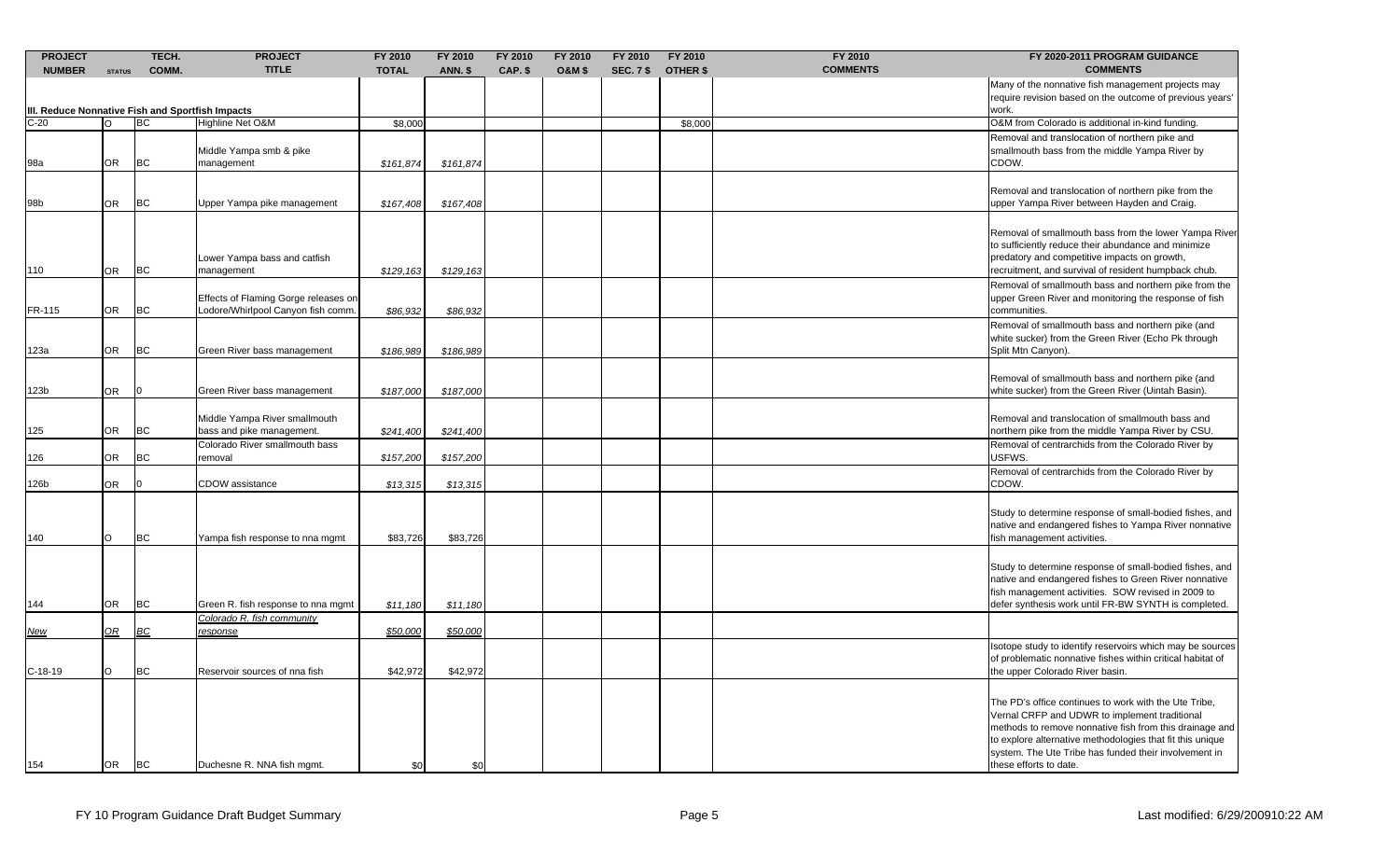| <b>PROJECT</b>           |                   | TECH.           | <b>PROJECT</b>                                                                    | FY 2010              | FY 2010              | FY 2010 | FY 2010           | FY 2010          | FY 2010         | FY 2010                                                                                                             | FY 2020-2011 PROGRAM GUIDANCE                                                                                                                                                                                                                                                                                                                                                                                                                                                                                                                                                                                                                                                                                                                      |
|--------------------------|-------------------|-----------------|-----------------------------------------------------------------------------------|----------------------|----------------------|---------|-------------------|------------------|-----------------|---------------------------------------------------------------------------------------------------------------------|----------------------------------------------------------------------------------------------------------------------------------------------------------------------------------------------------------------------------------------------------------------------------------------------------------------------------------------------------------------------------------------------------------------------------------------------------------------------------------------------------------------------------------------------------------------------------------------------------------------------------------------------------------------------------------------------------------------------------------------------------|
| <b>NUMBER</b>            | <b>STATUS</b>     | COMM.           | <b>TITLE</b>                                                                      | <b>TOTAL</b>         | <b>ANN. \$</b>       | CAP. \$ | <b>O&amp;M \$</b> | <b>SEC. 7 \$</b> | <b>OTHER \$</b> | <b>COMMENTS</b>                                                                                                     | <b>COMMENTS</b>                                                                                                                                                                                                                                                                                                                                                                                                                                                                                                                                                                                                                                                                                                                                    |
| 157                      | $\mathcal{Q}R$    | 10              | Weir                                                                              | \$100,000            | \$100,000            |         |                   |                  |                 | Potential to use weir(s) on the Duchesne and Yampa rivers to<br>manage nonnative fishes being investigated in 2009. |                                                                                                                                                                                                                                                                                                                                                                                                                                                                                                                                                                                                                                                                                                                                                    |
| New in '09               | $\circ$           | <b>BC</b>       | Programmatic synthesis of<br>smallmouth bass removal                              | \$60,000             | \$60,000             |         |                   |                  |                 |                                                                                                                     | The goal of this synthesis is to increase the Recovery<br>Program's knowledge of mechanical removal<br>effectiveness and to determine the best approach for<br>reducing smallmouth bass abundance to program targets<br>(<30 adult smallmouth bass/mile in the Yampa River).<br>Specific objectives under this goal fall into two categories:<br>1) use a stock assessment model to evaluate the effects<br>of smallmouth bass removal efforts through 2009 to<br>determine whether those removal efforts resulted in<br>population level effects; and 2) a predictive assessment<br>to evaluate the likelihood of reducing smallmouth bass<br>abundance to target levels over the long-term, and the<br>best approaches to achieve those targets. |
| 158                      | <b>OR</b>         | <b>BC</b>       | Green R backwater nna removal                                                     | \$79,000             | \$79,000             |         |                   |                  |                 |                                                                                                                     | The impetus for this work is the few YOY Colorado<br>pikeminnow collected from Green River backwaters<br>during Fall ISMP sampling in the Uintah Basin. This<br>study began with a pilot volunteer effort during the<br>summer of 2008 during which nonnative fish (primarily<br>small bodied) were mechanically removed from 11 Green<br>River backwaters immediately prior to the arrival of larval<br>CPM. In 2009, UDWR and Vernal CRFP expanded this<br>effort to determine if larval CPM were in fact still arriving<br>in the Green River nursery areas and to conduct a<br>nonnative removal / backwater barrier feasibility study.<br>Specific study objectives are expected to change via<br>adaptive management.                        |
| New in '09<br><b>New</b> | $\mathsf{P}$<br>N | BC<br><b>BC</b> | Upper Yampa R. nonnative fish<br>habitat research<br>Biocontrol symposium support | \$150,000<br>\$5,000 | \$150,000<br>\$5,000 |         |                   |                  |                 | Scoping in 2009.                                                                                                    | This study references ongoing coordination between the<br>Recovery Program and CDOW to modify / isolate<br>northern pike spawning / nursery areas in the upper<br>Yampa River drainage. Recovery Program funds may be<br>available to assist in these activities.<br>Support for international symposium on genetic biocontrol<br>of invasive fishes symposium scheduled for June 21-24<br>2010 in Minneapolis, MN:<br>http://www.seagrant.umn.edu/ais/biocontrol                                                                                                                                                                                                                                                                                  |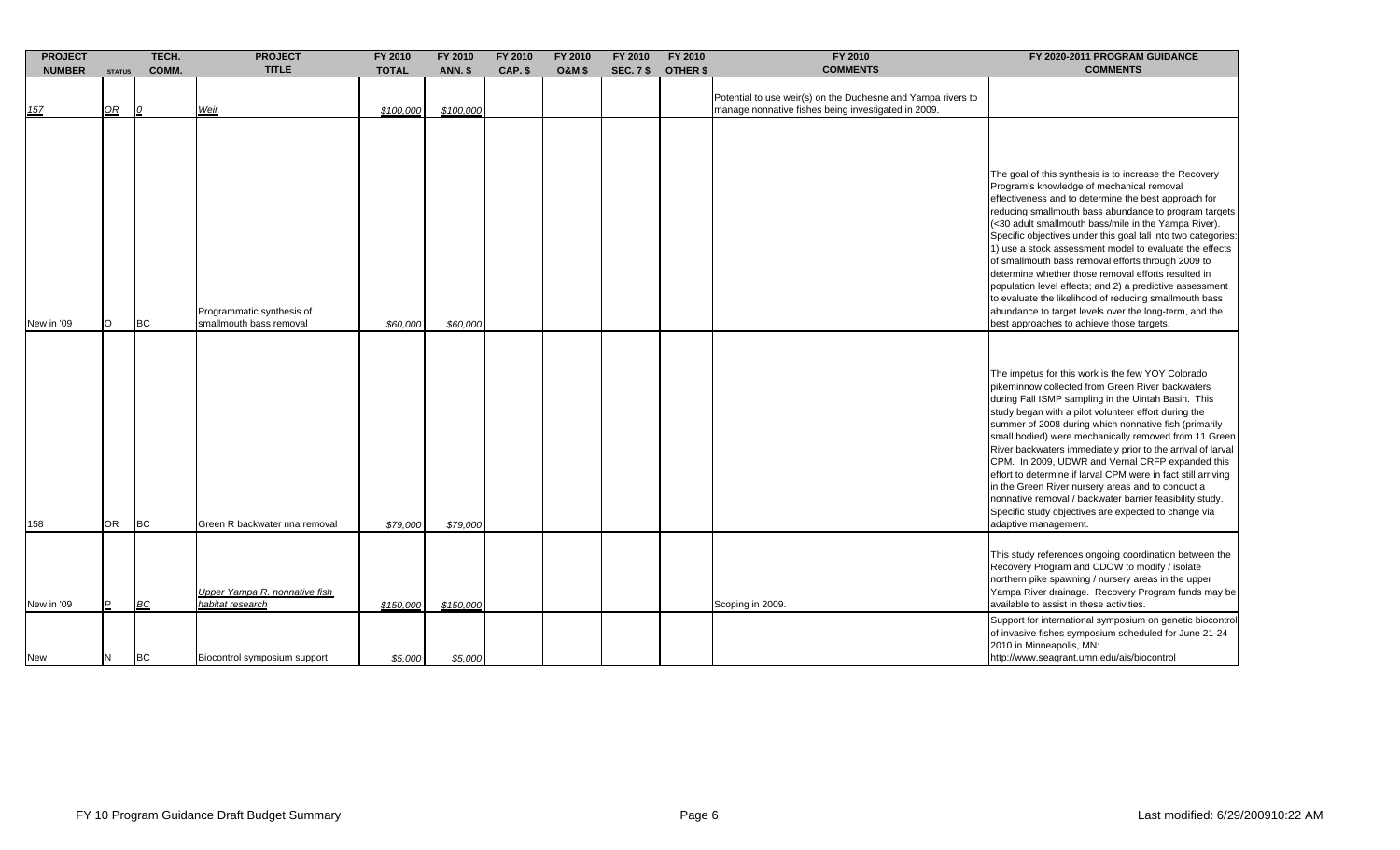| <b>PROJECT</b><br><b>NUMBER</b>       | <b>STATUS</b> | TECH.<br>COMM. | <b>PROJECT</b><br><b>TITLE</b>        | FY 2010<br><b>TOTAL</b> | FY 2010<br>ANN. \$ | FY 2010<br>CAP. \$ | FY 2010<br><b>O&amp;M \$</b> | FY 2010<br><b>SEC. 7 \$</b> | FY 2010<br><b>OTHER \$</b> | FY 2010<br><b>COMMENTS</b>                                                                                            | FY 2020-2011 PROGRAM GUIDANCE<br><b>COMMENTS</b>                                                                                                                                                                                                                                                                                                                                                                                                                                                                                                        |
|---------------------------------------|---------------|----------------|---------------------------------------|-------------------------|--------------------|--------------------|------------------------------|-----------------------------|----------------------------|-----------------------------------------------------------------------------------------------------------------------|---------------------------------------------------------------------------------------------------------------------------------------------------------------------------------------------------------------------------------------------------------------------------------------------------------------------------------------------------------------------------------------------------------------------------------------------------------------------------------------------------------------------------------------------------------|
| IV. Propagation & Genetics Management |               |                |                                       |                         |                    |                    |                              |                             |                            |                                                                                                                       |                                                                                                                                                                                                                                                                                                                                                                                                                                                                                                                                                         |
|                                       |               |                | <b>O&amp;M Propagation Facilities</b> |                         |                    |                    |                              |                             |                            |                                                                                                                       |                                                                                                                                                                                                                                                                                                                                                                                                                                                                                                                                                         |
|                                       |               |                |                                       |                         |                    |                    |                              |                             |                            |                                                                                                                       |                                                                                                                                                                                                                                                                                                                                                                                                                                                                                                                                                         |
| 29a                                   | O             | BC             | <b>Grand Valley</b>                   | \$484,400               |                    |                    | \$484,400                    |                             |                            |                                                                                                                       | Operation and maintenance of Horsethief Ponds, 24-<br>Road Hatchery and several grow out ponds through out<br>the Grand Valley. Includes utilities at 24-Road Hatchery<br>(Bureau of Reclamation at about \$43,000).                                                                                                                                                                                                                                                                                                                                    |
| 29b                                   | O             | <b>BC</b>      | Ouray                                 | \$485,800               |                    |                    | \$485,800                    |                             |                            |                                                                                                                       | Operation and maintenance of Ouray National Fish<br>Hatchery (Fish and Wildlife Service dollars).                                                                                                                                                                                                                                                                                                                                                                                                                                                       |
|                                       | O             | <b>BC</b>      | Ouray well-field development/repair   | \$5,000                 |                    |                    | \$5,000                      |                             |                            |                                                                                                                       |                                                                                                                                                                                                                                                                                                                                                                                                                                                                                                                                                         |
| 29c                                   | <b>OR</b>     | <b>BC</b>      | Wahweap                               | \$200,000               |                    |                    | \$200,000                    |                             |                            | \$200K/year believed to be adequate; UDWR will let the<br>Program know if that changes. They have hired an assistant. | Operation and maintenance of Wahweap Fish Hatchery<br>to raise bonytail and maintain backup razorback sucker<br>broodstock. Costs expected to be lower than previous<br>years (which were overestimated); SOW will need to be<br>revised, accordingly.                                                                                                                                                                                                                                                                                                  |
| 29d                                   | O             | BC             | Mumma native species hatchery         | \$81,900                |                    |                    | \$81,900                     |                             |                            |                                                                                                                       | Operation and maintenance of W.J. Mumma Native<br>Aquatic Species Restoration Facility to raise and stock<br>bonytail in Colorado waters of the Upper Colorado River<br>Basin.                                                                                                                                                                                                                                                                                                                                                                          |
|                                       |               | <b>BC</b>      | Hatchery O&M contingency              | \$0                     |                    |                    |                              |                             |                            |                                                                                                                       |                                                                                                                                                                                                                                                                                                                                                                                                                                                                                                                                                         |
| $C-7$                                 |               |                | Propagation Facilities & Equipment    |                         |                    |                    |                              |                             |                            |                                                                                                                       |                                                                                                                                                                                                                                                                                                                                                                                                                                                                                                                                                         |
| <b>PONDS</b>                          | $\circ$       | <b>BC</b>      | Growout pond leases, etc.             | \$40,000                |                    |                    | \$40,000                     |                             |                            |                                                                                                                       | Budget TBD: PD's office and Grand Junction CRFP<br>reviewing upcoming pond leases and needs.                                                                                                                                                                                                                                                                                                                                                                                                                                                            |
| <b>TAGS</b>                           | $\circ$       | <b>BC</b>      | PIT tags                              | \$360,000               |                    |                    | \$360,000                    |                             |                            |                                                                                                                       | Approximately 50,000 tags are needed each year if the<br>stocking targets are met for razorback sucker and<br>bonytail; however, hatcheries have been over-producing<br>to catch up to earlier years which did not meet targets.<br>Hence, approximately 60,000 fish will need to be PIT<br>tagged annually. The Bureau of Reclamation contract<br>with Biomark has a cost of \$3/tag, resulting in a \$180K<br>annual cost. \$180K worth of tags and equipment will be<br>purchased in both FY09 and \$360K in FY10, reducing the<br>FY11 cost to \$0. |
| 151                                   | <b>OR</b>     | <b>BC</b>      | Survival of Gila from Yampa, Green    | \$10,700                |                    |                    | \$10,700                     |                             |                            |                                                                                                                       | The survival of Gila spp. taken into captivity has been<br>around 90%. This scope of work needs to be revised to<br>include planning, disposition and further collections from<br>Yampa and Green rivers within Dinosaur National<br>Monument to 2 hatchery facilities.                                                                                                                                                                                                                                                                                 |
| C-6 BAESER                            | OR.           | <b>BC</b>      | Baeser Bend                           | \$25,000                |                    |                    | \$25,000                     |                             |                            |                                                                                                                       | Study to assess survival and growth of razorback sucker<br>(and bonytail if available) in a floodplain site that has<br>been managed for acclimation.                                                                                                                                                                                                                                                                                                                                                                                                   |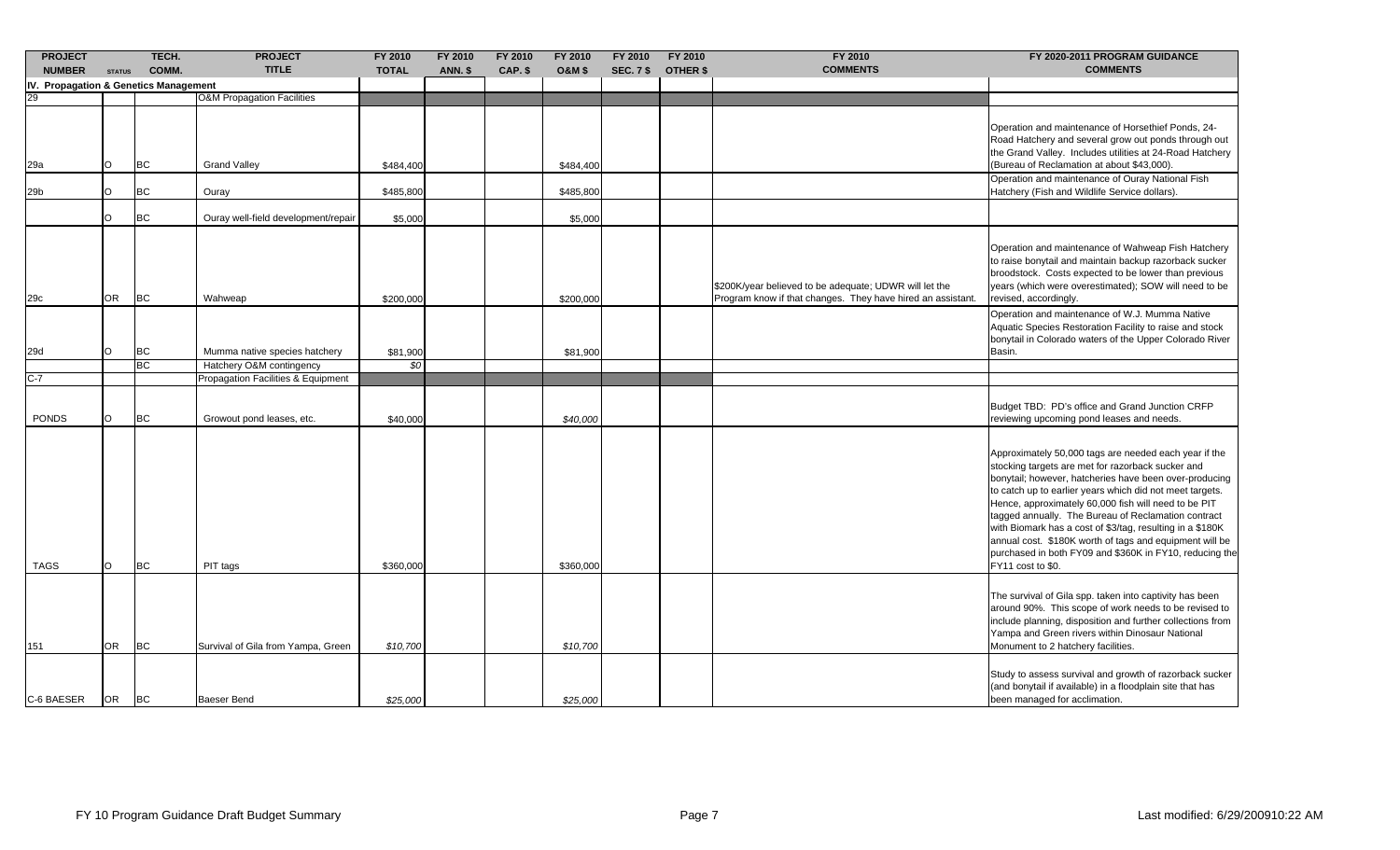| <b>PROJECT</b><br><b>NUMBER</b>           | <b>STATUS</b> | TECH.<br>COMM. | <b>PROJECT</b><br><b>TITLE</b>                                                            | FY 2010<br><b>TOTAL</b> | FY 2010<br><b>ANN. \$</b> | FY 2010<br>CAP. \$ | FY 2010<br><b>O&amp;M \$</b> | FY 2010<br><b>SEC. 7 \$</b> | FY 2010<br><b>OTHER \$</b> | FY 2010<br><b>COMMENTS</b>                                                    | FY 2020-2011 PROGRAM GUIDANCE<br><b>COMMENTS</b>                                                                                                                                                                                                                                                                                                                            |
|-------------------------------------------|---------------|----------------|-------------------------------------------------------------------------------------------|-------------------------|---------------------------|--------------------|------------------------------|-----------------------------|----------------------------|-------------------------------------------------------------------------------|-----------------------------------------------------------------------------------------------------------------------------------------------------------------------------------------------------------------------------------------------------------------------------------------------------------------------------------------------------------------------------|
| V. Research, Monitoring & Data Management |               |                |                                                                                           |                         |                           |                    |                              |                             |                            |                                                                               |                                                                                                                                                                                                                                                                                                                                                                             |
| 15                                        | O             | <b>BC</b>      | Larval Fish Lab Identification                                                            | \$116,000               |                           |                    | \$116,000                    |                             |                            | SOW revised in FY 09, so ongoing for 10-11.                                   | Larval fish identification and curation of museum<br>specimens. Needs to be revised to include identifications<br>from increased Colorado pikeminnow larval sampling<br>(backwater study).                                                                                                                                                                                  |
| 16                                        | $\circ$       | <b>BC</b>      | Database Management                                                                       | \$42,300                |                           |                    | \$42,300                     |                             |                            |                                                                               | Maintenance of data collected by Recovery Program and<br>associated projects.                                                                                                                                                                                                                                                                                               |
| 22f                                       | O             | BC             | Yampa & middle Green CPM & RBS<br>larval survey                                           | \$130,500               |                           |                    | \$130,500                    |                             |                            |                                                                               | Annual monitoring of Colorado pikeminnow is ongoing,<br>and used to determine timing and duration of spawning<br>by Colorado pikeminnow and presence and abundance of<br>larvae in the system as measured by capture of larvae<br>downstream of spawning areas in the lower Yampa River.<br>Light-trapping for razorback sucker larvae occurs in the<br>middle Green River. |
| 121a                                      | D             | <b>BC</b>      | Eval. Stocked RBS & CPM in Gunn.<br>R., larval razorback reproduction in<br>Gunn. & Co. R | \$0                     |                           |                    | \$0                          |                             |                            |                                                                               | Will be completed in FY09, additional sample needs will<br>be covered under the implementation of a basin-wide<br>razorback sucker monitoring plan.                                                                                                                                                                                                                         |
| 127                                       | $\circ$       | <b>BC</b>      | Upper Colo. R. CPM est.                                                                   | \$168,000               |                           |                    | \$168,000                    |                             |                            |                                                                               | End of 3-year, 3-pass mark-recapture sampling in the<br>Colorado and Gunnison rivers to estimate the Colorado<br>pikeminnow population (followed by report completion).                                                                                                                                                                                                     |
| 128                                       | O             | <b>BC</b>      | Green R. CPM est.                                                                         | \$0                     |                           |                    | \$0                          |                             |                            | Report completion in '09; no sampling in '09 or '10, resumes in<br>11.        | Three pass mark-recapture sampling for Colorado<br>pikeminnow throughout the Green River and its major<br>ributaries (Calendar Years: 2011-2013).                                                                                                                                                                                                                           |
| 159                                       | $\circ$       | <b>BC</b>      | RBS analysis & monitoring plan                                                            | \$0                     |                           |                    | \$0                          |                             |                            | Work will be accomplished with FY 09 funding, but tasks span<br>FY 2009-2010. |                                                                                                                                                                                                                                                                                                                                                                             |
| 129                                       | $\circ$       | <b>BC</b>      | HBC pop est in Deso/Grey                                                                  | \$25,000                |                           |                    | \$25,000                     |                             |                            |                                                                               | Analyses should determine if a fourth pass should be<br>conducted when the project begins again in September<br>2010.                                                                                                                                                                                                                                                       |
| 130                                       | $\circ$       | <b>BC</b>      | <b>HBC</b> in Cataract                                                                    | \$27,600                |                           |                    | \$27,600                     |                             |                            |                                                                               | Catch-per-unit effort for humpback chub to determine<br>trend information.                                                                                                                                                                                                                                                                                                  |
| 131                                       | O             | <b>BC</b>      | <b>HBC in Black Rocks</b>                                                                 | \$0                     |                           |                    | \$0                          |                             |                            |                                                                               | Three pass mark-recapture sampling for humpback chub<br>through Black Rocks (Calendar Years: 2011-2012;<br>FY11-13; assumes 1 trip in September 2011, i.e., FY11).                                                                                                                                                                                                          |
| 132                                       | O             | <b>BC</b>      | <b>HBC</b> in Westwater                                                                   | \$0                     |                           |                    | \$0                          |                             |                            |                                                                               | Three pass mark-recapture sampling for humpback chub<br>through Westwater Canyon in sequence with Black<br>Rocks (Calendar Years: 2011-2012; FY11-13: assumes<br>trip in September 2011, i.e., FY11).                                                                                                                                                                       |
| 138                                       | O             | <b>BC</b>      | Green R. YOY CPM monitoring                                                               | \$55,000                |                           |                    | \$55,000                     |                             |                            |                                                                               | Annual age-0 Colorado pikeminnow monitoring is<br>ongoing in the Green River. SOW revised in 2009 to<br>distribute tasks between this project and the backwater<br>synthesis project (FR-BW SYNTH).                                                                                                                                                                         |
| 149                                       | D             | <b>BC</b>      | Cyprinid computer key<br>RBS remote sensing near GR                                       |                         |                           |                    |                              |                             |                            |                                                                               | Computerized cyprinid key to aid in the identification of<br>larval cyprinids is expected to be completed in 2009. (If<br>needed, a no-cost extension may be granted for FY 2010<br>to complete the project.)                                                                                                                                                               |
| <b>New</b>                                | N             | <b>BC</b>      | spawning bar                                                                              | \$5,000                 |                           |                    | \$5,000                      |                             |                            |                                                                               |                                                                                                                                                                                                                                                                                                                                                                             |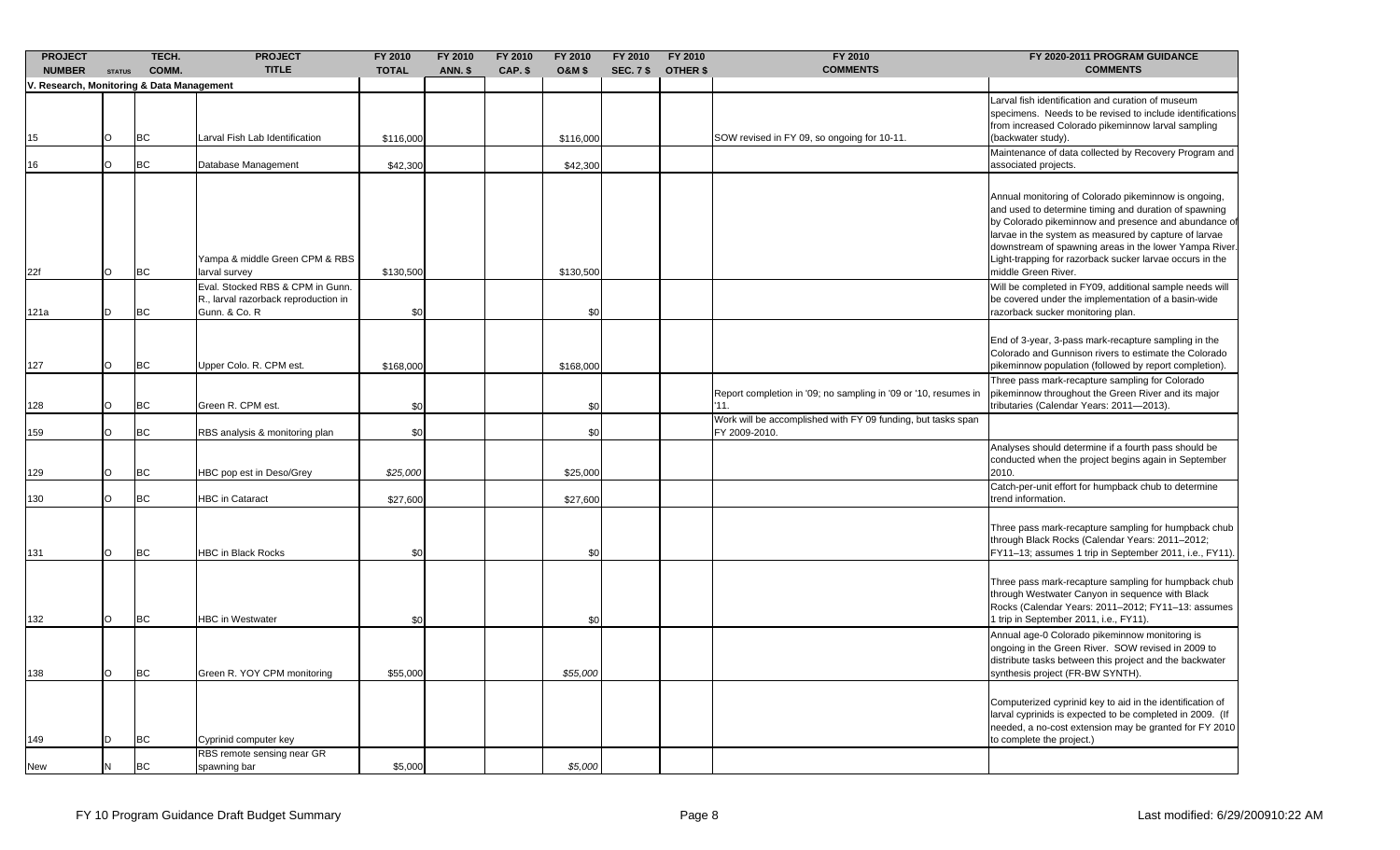| <b>PROJECT</b> |               | TECH.     | <b>PROJECT</b>                                     | FY 2010      | FY 2010 | FY 2010 | FY 2010           | FY 2010          | FY 2010         | FY 2010         | FY 2020-2011 PROGRAM GUIDANCE                                                                                                                                                                 |
|----------------|---------------|-----------|----------------------------------------------------|--------------|---------|---------|-------------------|------------------|-----------------|-----------------|-----------------------------------------------------------------------------------------------------------------------------------------------------------------------------------------------|
| <b>NUMBER</b>  | <b>STATUS</b> | COMM.     | <b>TITLE</b>                                       | <b>TOTAL</b> | ANN. \$ | CAP. \$ | <b>O&amp;M \$</b> | <b>SEC. 7 \$</b> | <b>OTHER \$</b> | <b>COMMENTS</b> | <b>COMMENTS</b>                                                                                                                                                                               |
|                |               |           | Lower Green larval, iuv RBS                        |              |         |         |                   |                  |                 |                 |                                                                                                                                                                                               |
| 160            | IN.           | BC        | monitoring pilot study                             | \$24,000     |         |         | \$24,000          |                  |                 |                 |                                                                                                                                                                                               |
| <b>New</b>     |               | <b>BC</b> | Implement larval portion of RBS<br>monitoring plan | \$30,000     |         |         | \$30,000          |                  |                 |                 | To include larval sampling in Colorado and lower Green<br>rivers. Some work will begin in '09 with LFL work to<br>develop abundance estimate for razorback using<br>pikeminnow sampling data. |
| <b>New</b>     | IN.           |           | Bonytail monitoring plan                           |              |         |         |                   |                  |                 | <b>Cost TBD</b> | Develop a bonytail monitoring plan in 2010 for<br>implementation (all or a portion) in 2011.                                                                                                  |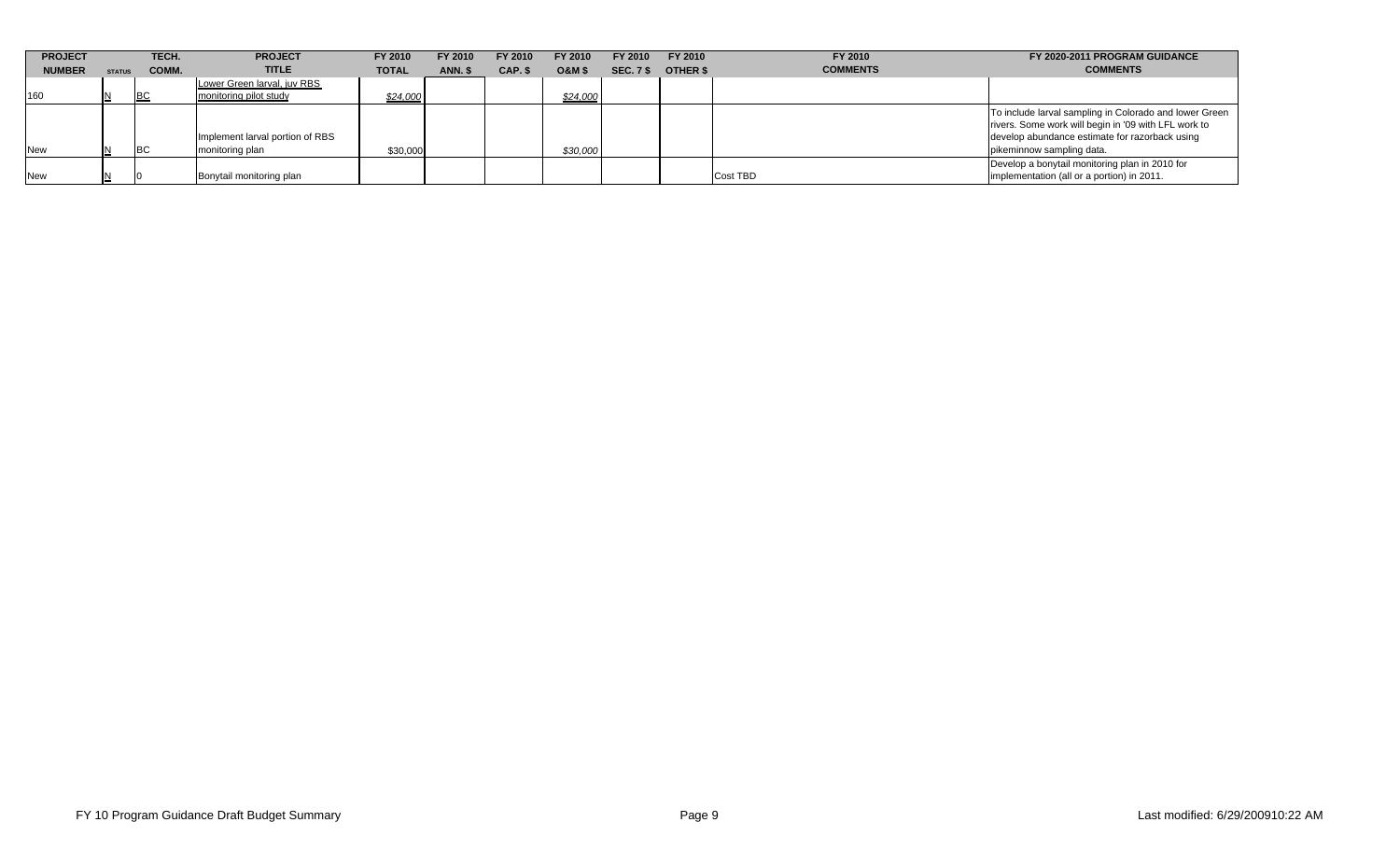| <b>PROJECT</b>                                  |                | TECH.    | <b>PROJECT</b>                    | FY 2010      | FY 2010        | FY 2010 | FY 2010           | FY 2010          | FY 2010         | FY 2010                                                                                                                      | FY 2020-2011 PROGRAM GUIDANCE                                                                                                                                                                                                                                                                                                                                                                                                                                                                                                                                                                                                                                                                                                                                                                                            |
|-------------------------------------------------|----------------|----------|-----------------------------------|--------------|----------------|---------|-------------------|------------------|-----------------|------------------------------------------------------------------------------------------------------------------------------|--------------------------------------------------------------------------------------------------------------------------------------------------------------------------------------------------------------------------------------------------------------------------------------------------------------------------------------------------------------------------------------------------------------------------------------------------------------------------------------------------------------------------------------------------------------------------------------------------------------------------------------------------------------------------------------------------------------------------------------------------------------------------------------------------------------------------|
| <b>NUMBER</b>                                   | <b>STATUS</b>  | COMM.    | <b>TITLE</b>                      | <b>TOTAL</b> | <b>ANN. \$</b> | CAP. \$ | <b>O&amp;M \$</b> | <b>SEC. 7 \$</b> | <b>OTHER \$</b> | <b>COMMENTS</b>                                                                                                              | <b>COMMENTS</b>                                                                                                                                                                                                                                                                                                                                                                                                                                                                                                                                                                                                                                                                                                                                                                                                          |
| VI. Information, Education & Public Involvement |                |          |                                   |              |                |         |                   |                  |                 |                                                                                                                              |                                                                                                                                                                                                                                                                                                                                                                                                                                                                                                                                                                                                                                                                                                                                                                                                                          |
|                                                 |                |          |                                   |              |                |         |                   |                  |                 | The following projects have scopes of work that contain public<br>involvement activities which are considered subsets of the | The Information and Education Program scope of work is<br>a comprehensive communications plan that addresses<br>goals, objectives and strategies for all aspects of the<br>Recovery Program. Project-specific plans are included<br>as subsets to the comprehensive plan. This method of<br>planning and evaluating I&E activities is designed to<br>improve both internal and external communication. The<br>I&E Committee reviews and evaluates the plans and<br>updates and changes them as needed to address<br>changes in Program activities. This project also covers<br>I&E activities for the San Juan Basin Recovery<br>Implementation Program which contributes a portion of<br>the funds. I&E: The I&E Committee will be brainstorming<br>activities which may be added to #12 and #12L for 2009              |
| 12                                              | O              | I&E      | General Information and Education | \$50,500     | \$35,500       |         |                   |                  |                 | \$15,000 comprehensive I&E communication plan:                                                                               | and in outyears).                                                                                                                                                                                                                                                                                                                                                                                                                                                                                                                                                                                                                                                                                                                                                                                                        |
| 12C                                             | $\overline{P}$ | I&E, WAC | Coord. Resv. Operations           | \$10,000     |                |         | \$10,000          |                  |                 |                                                                                                                              | This work addresses public involvement and voluntary<br>coordination of reservoir operations in the upper reaches<br>of the Colorado River to increase spring peak flows in the<br>15-Mile Reach of the Colorado River. Reservoir<br>operations are only coordinated in years when<br>hydrological conditions are adequate (i.e., when spring<br>peak flows at the Cameo gage on the Colorado River are<br>projected to be between 12,900-23,500 cfs. No funds<br>should be needed in years when reservoir operations are<br>not coordinated. Activities include, but are not limited to,<br>informing the public through news releases, e-mal<br>notifications, and direct mailings as necessary of any<br>decisions to adjust reservoir operations and bypasses<br>made to enhance flows for endangered fish purposes. |
| 12H                                             | <b>IO</b>      | I&E      | Interpretive signs and exhibits   | \$10,000     | \$10,000       |         |                   |                  |                 |                                                                                                                              | The Recovery Program has installed numerous<br>interpretive signs and exhibits in key locations in the<br>Upper Colorado River Basin to provide information about<br>the endangered fishes and the Recovery Program.<br>Specific additional exhibits are not yet planned, but are<br>possible as is repair/replacement of existing signs and<br>exhibits. Funds are somewhat flexible among projects 12,<br>12H, and 12L.                                                                                                                                                                                                                                                                                                                                                                                                |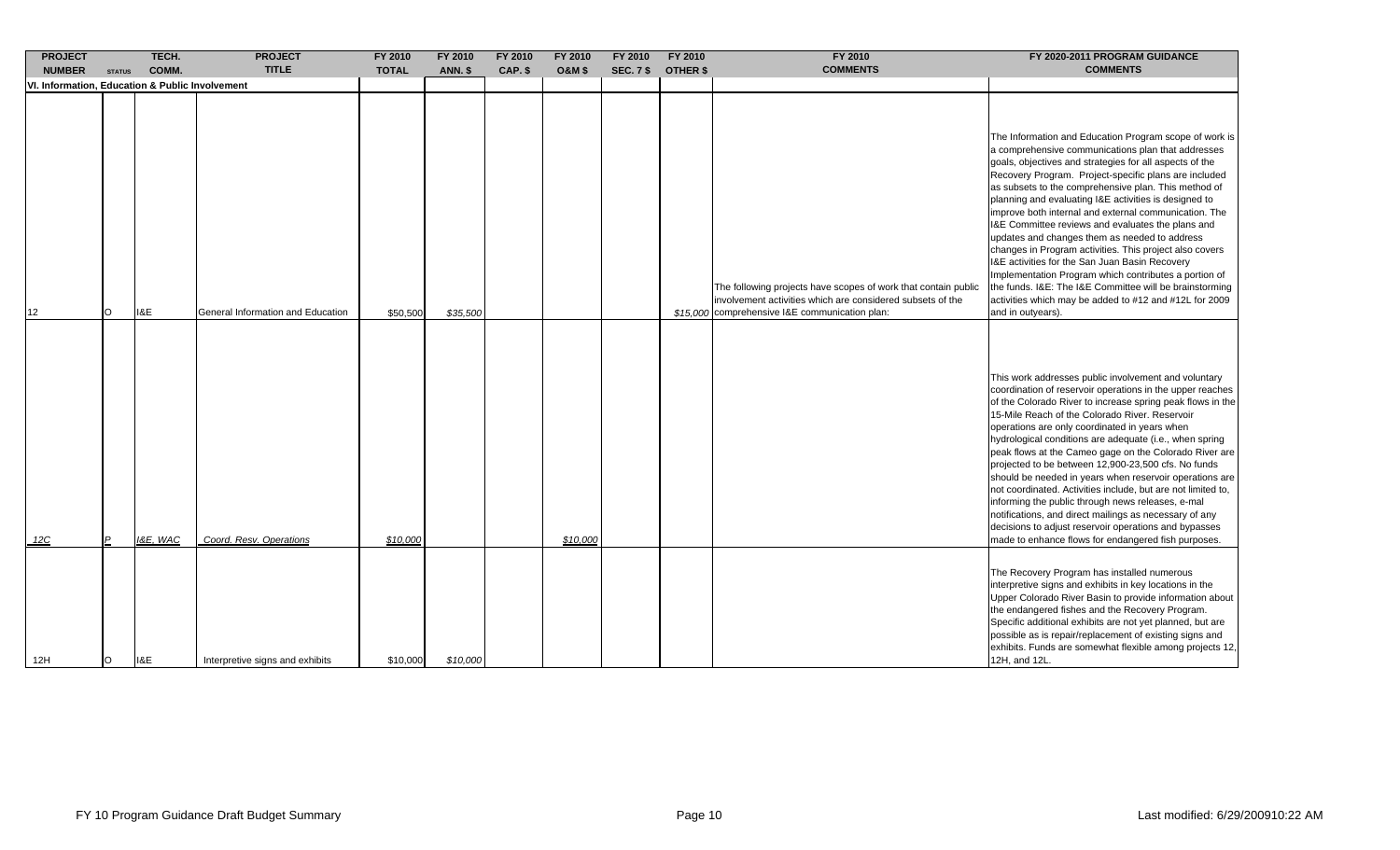| <b>PROJECT</b> |               | TECH. | <b>PROJECT</b>                               | FY 2010      | FY 2010        | FY 2010 | FY 2010           | FY 2010          | FY 2010  | FY 2010         | FY 2020-2011 PROGRAM GUIDANCE                                                                                                                                                                                                                                                                                                                                                                                                                                                                                                       |
|----------------|---------------|-------|----------------------------------------------|--------------|----------------|---------|-------------------|------------------|----------|-----------------|-------------------------------------------------------------------------------------------------------------------------------------------------------------------------------------------------------------------------------------------------------------------------------------------------------------------------------------------------------------------------------------------------------------------------------------------------------------------------------------------------------------------------------------|
| <b>NUMBER</b>  | <b>STATUS</b> | COMM. | <b>TITLE</b>                                 | <b>TOTAL</b> | <b>ANN. \$</b> | CAP. \$ | <b>O&amp;M \$</b> | <b>SEC. 7 \$</b> | OTHER \$ | <b>COMMENTS</b> | <b>COMMENTS</b>                                                                                                                                                                                                                                                                                                                                                                                                                                                                                                                     |
|                |               | II&E  | Ruedi Reservoir agreement                    | \$0          |                |         |                   |                  |          |                 | Since 1990, Reclamation has released water from Ruedi<br>Reservoir to benefit endangered fish species in the 15-<br>Mile Reach of the Colorado River. Local businesses and<br>residents of Basalt, Colorado, remain concerned about<br>the effects these releases will have on the Fryingpan<br>River's gold-medal fishery. The Bureau of Reclamation<br>handles all public involvement issues related to this<br>project including hosting public meetings, sending news<br>releases, and e-mailing updates to interested parties. |
| 12L            |               | II&E  | Nonnative fish control public<br>involvement | \$5,000      | \$5,000        |         |                   |                  |          |                 | The Recovery Program continues its efforts to minimize<br>the adverse effects certain species of nonnative fish have<br>on the endangered fishes. A comprehensive strategic<br>communications plan is updated and implemented<br>annually to ensure that accurate, timely messages are<br>delivered to target audiences. Costs vary from \$0 to<br>\$5,000 annually.                                                                                                                                                                |